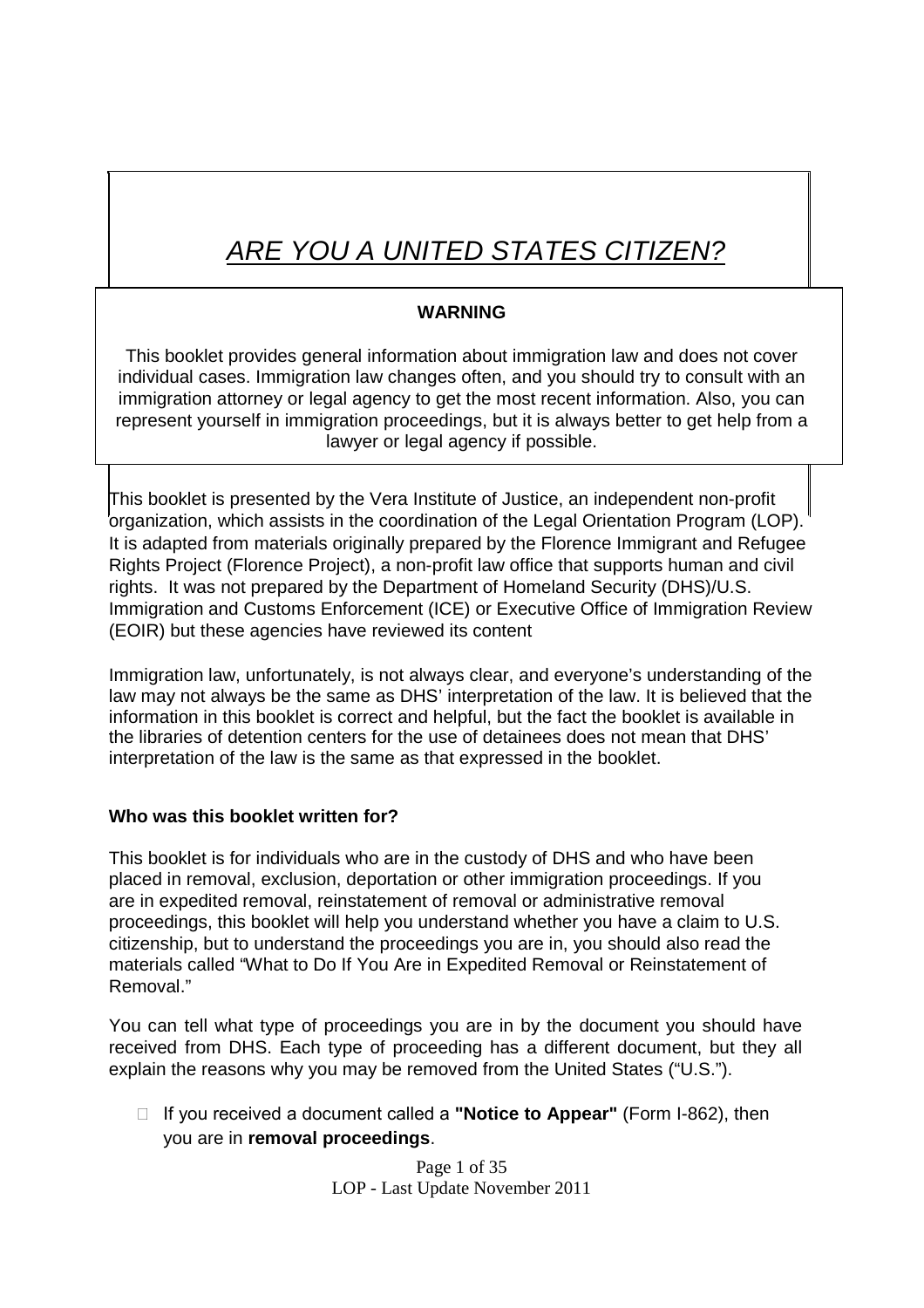- □ If you received a document called an "Order to Show Cause" (Form I-221), then you are in **deportation proceedings**.
- □ If you received a document which is marked "Form **I-122**" at the bottom, then you are in **exclusion proceedings**.
- $\Box$  If DHS says that you were arrested trying to enter the U.S. at or near the U.S. border and you received a **"Notice and Order of Expedited Removal"** (Form I-860), then you are in **Expedited Removal proceedings.** (You can learn more about Expedited Removal by reading the booklet entitled, "What to do if You Are in Expedited Removal or Reinstatement of Removal").
- $\Box$  If DHS says that you entered the U.S. illegally after having been deported or removed and you received a **"Notice of Intent/Decision to Reinstate Prior Order"** (Form I-871), then you are in **Reinstatement of Removal proceedings.** (You can learn more about Reinstatement of Removal by reading the booklet entitled, "What to do if You Are in Expedited Removal or Reinstatement of Removal").
- $\Box$  If DHS says that you have been convicted of an aggravated felony and you do not have lawful permanent residence in the U.S., and you received a **"Notice of Intent to Issue a Final Administrative Removal Order"** (Form I-851), then you are in **Administrative Removal proceedings**. (You can learn more about Administrative Removal by reading the booklet entitled, "What to do if You Are in Expedited Removal or Reinstatement of Removal").

### **Who is a U.S. citizen?**

There are several ways that you may be a citizen of the U.S.:

- □ You are **probably** a U.S. citizen if you were born in the U.S. or one of its territories or you were a lawful permanent resident who became a naturalized U.S. citizen.
- □ You **may be** a U.S. citizen if one of your parents or grandparents was born in the U.S. or one of its territories, OR if one or both of your parents was a U.S. citizen at the time of your birth.
- □ You **may be** a U.S. citizen if one or both of your parents became a naturalized U.S. citizen before your 18th birthday.

We will explain each of these possible ways to be a U.S. citizen in more detail later in this booklet. If you can answer yes to any of the following questions, you may be a U.S. citizen.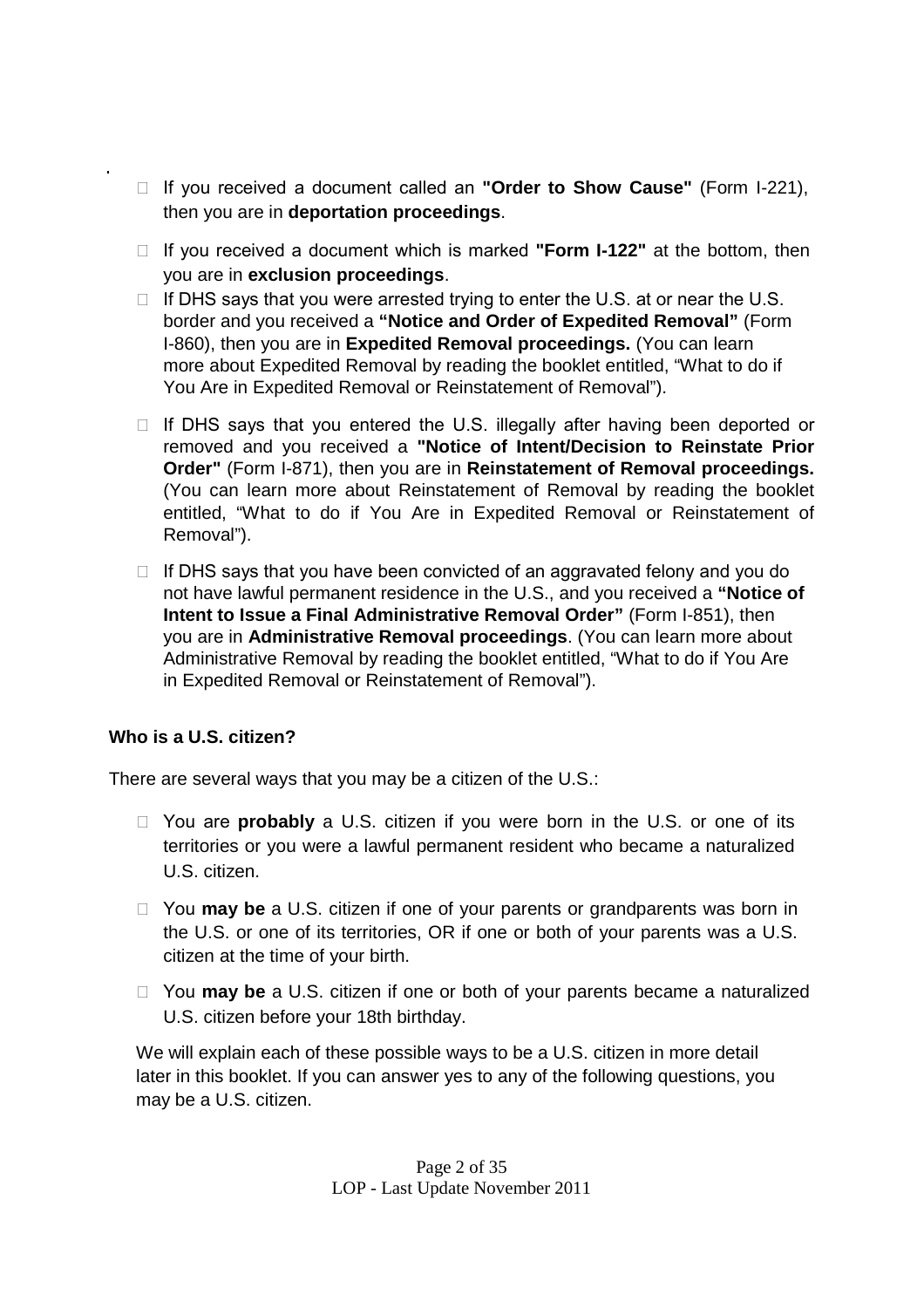### **You may be a U.S. citizen if you answer "yes" to any of the following questions:**

- $\Box$  Were you born in the U.S. or one of its territories (American Samoa, Guam, the Northern Mariana Islands, the U.S. Virgin Islands or Puerto Rico)?
- □ Were you a lawful permanent resident who became a naturalized U.S. citizen?
- $\Box$  Did your mother or father become a naturalized U.S. citizen before you turned 18?
- $\Box$  Was your mother or father born in the U.S. or one of its territories?
- $\Box$  Was your grandmother or grandfather born in the U.S. or one of its territories?
- $\Box$  Was your mother or father a U.S. citizen at the time you were born?

### **What immigration rights does a U.S. citizen have?**

If you establish that you are a U.S. citizen, you cannot be detained by DHS or deported/removed from the U.S. regardless of your criminal history. Once you prove you are a U.S. citizen, DHS does not have the right to detain you or remove you from the U.S., ever.

### *If you are a U.S. citizen, DHS can never detain or remove you from the U.S.!*

You have other rights as a U.S. citizen. For example, you have the right to vote and you have the privilege of receiving government benefits.

### **How do I use this booklet?**

First, read the whole booklet through to decide whether you qualify for U.S. citizenship, and to learn what you need to do to prove your claim. It is up to YOU to get together the papers that you need and to prepare yourself to talk to the Immigration Judge or DHS. If you do not prepare your claim well, you will probably not be successful with your case.

This booklet has some sample legal forms you will need to give the Court and discusses the kinds of proof you will need to get and how to get it. Prepare carefully, and you will be ready to present your case.

### **Can I fight my citizenship case outside of detention?**

Page 3 of 35 LOP - Last Update November 2011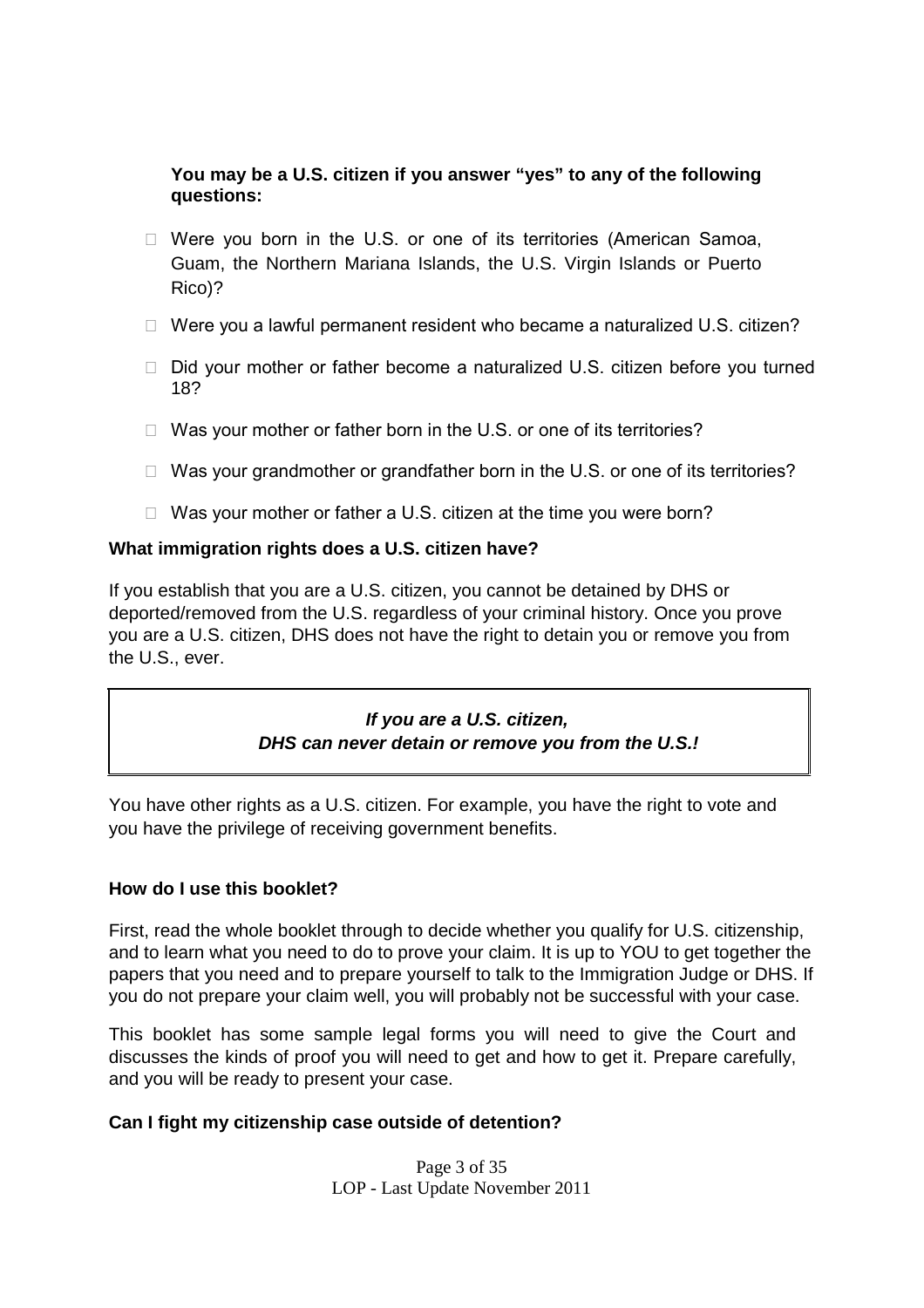If you are in removal or deportation proceedings and are being detained by DHS, you may have the right to ask the Immigration Judge to lower your bond. A bond is money you pay to DHS to get out of custody while you are fighting your case. DHS will return the money to you after your case is finished as long as you go to all your court hearings and interviews and you leave the country if that is what the judge orders. If you have a very strong case and strong family or community ties in the U.S., the judge may decide to let you out of custody without making you pay any money, based only on your promise to attend all your hearings. This is called being released "on your own recognizance."

If you have committed certain types of crimes, you will not be eligible for a bond or for release from detention. To find out whether you are eligible for a bond, how to apply for a bond hearing and how to prepare for a bond hearing, you should read another booklet called "All About Bonds."

If you were arrested by DHS while trying to enter the U.S. from the sea or at an airport or border crossing station, you may not qualify under the law to ask the Immigration Judge to set a bond for you or to release you on your "own recognizance," but you may qualify to ask DHS to do this. If you have certain types of criminal convictions, however, you will not be eligible for release.

If you are in deportation, removal or exclusion proceedings and you do get out of detention on bond or on your own recognizance, you are still required to go to court to continue with your case. If you get out of detention but do not show up in court when you are supposed to, the judge will order you removed. Later in this booklet, we explain what to do if you get out of detention.

### **What if I cannot take being in detention any more? Can't I just accept removal or deportation and make a claim to U.S. citizenship when I am out?**

Being in detention for a long time is difficult and frustrating. If you do not have a bond or cannot afford to pay your bond, you may want to give up and accept removal or deportation or ask for voluntary departure so that you can get out of custody.

If you leave the U.S. under an order of removal or voluntary departure, you can still present your claim for U.S. citizenship to the U.S. Department of State from outside the U.S., but it may be difficult to prepare your case from outside the country. In some cases, you might be able to apply for an identity card at the U.S. consulate in your country in order to travel to the U.S. and seek admission. However, at the port of entry, you would probably be put into immigration proceedings again. If you do not win your claim to citizenship, it will be difficult and in some cases impossible to ever return to the U.S. legally.

If you are thinking about coming back to the U.S. in the future, accepting deportation or removal may be a mistake. If you return to the U.S. illegally, you will not have

> Page 4 of 35 LOP - Last Update November 2011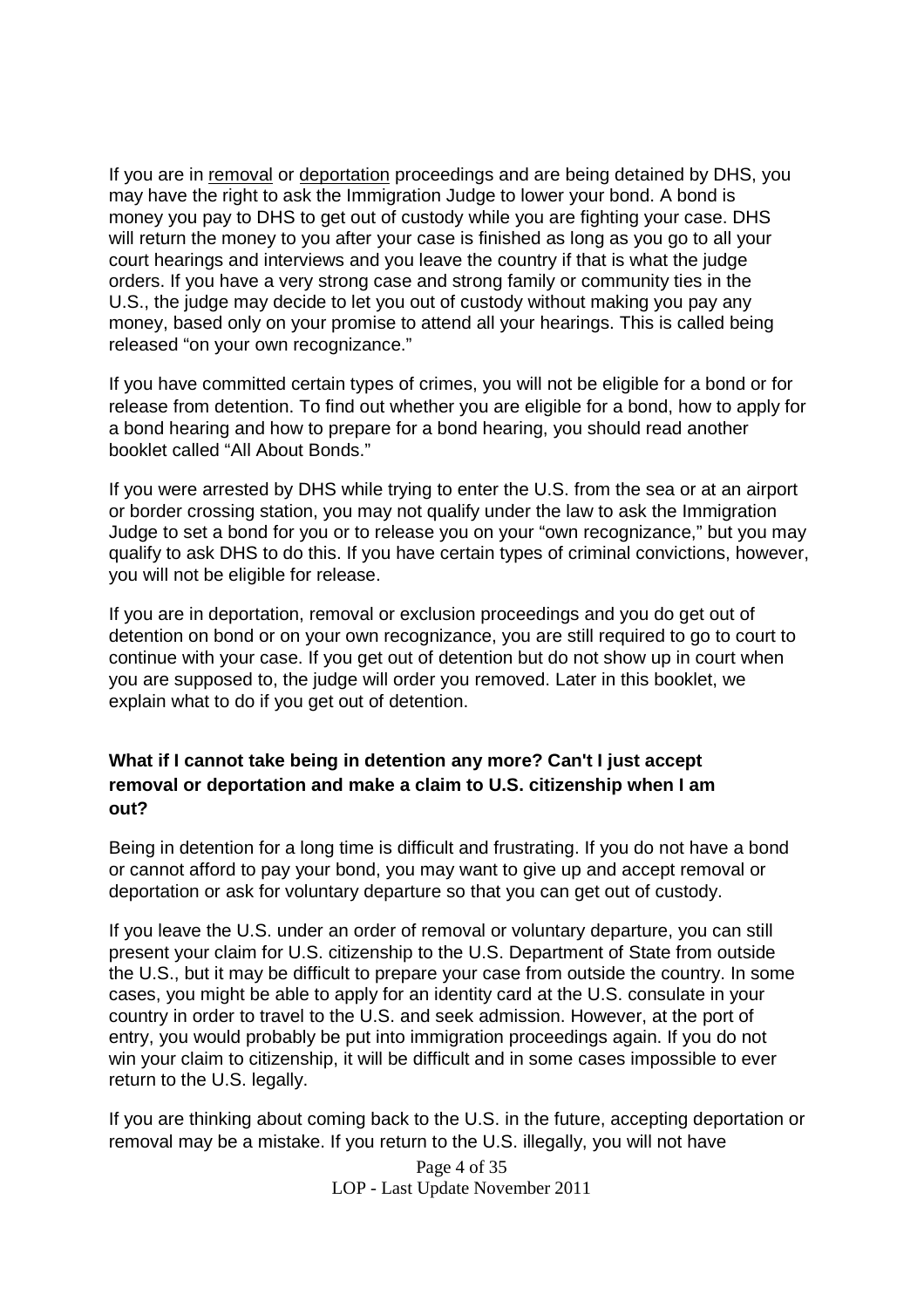permission to work, you will not have any legal status in the U.S., and you will always run the risk of being caught by DHS.

If you are caught, you can be charged with the federal crime of returning illegally after an order of removal. This is a felony for which you can be put in prison. If you have a criminal history, in some cases, the law says you can go to prison for up to 20 years for coming back to the U.S. illegally! Read this entire booklet before you make the decision whether to present your claim to U.S. citizenship now.

*You could be put in prison if you return to the U.S. illegally after being ordered removed or deported from this country!*

### **If I make a claim for U.S. citizenship, can I or should I apply for any other relief from removal?**

It is usually a good idea to apply for (or raise) every possible form of relief for which you may be eligible to avoid being deported or removed from the U.S. You may think you have a great case for citizenship, but you could be wrong. You might lose your citizenship case, but obtain another type of relief from removal. So try to find out for what else you may qualify. For those in removal proceedings, there should be booklets available in your detention center on the other possible forms of "relief" from removal.

- $\Box$  If you are a **lawful permanent resident**, you should read the booklet called, "How to Apply for Cancellation of Removal for Certain Lawful Permanent Residents."
- $\Box$  If you are afraid that you will be harmed or tortured if you return to your country, you should read the booklet entitled, "How to Apply for Asylum and Withholding of Removal."
- $\Box$  If you have lived in the U.S. for 10 years or more and do not have a serious criminal history, you should read the booklet called, "How to Apply for Three or Ten Year Cancellation of Removal."
- $\Box$  If you have lived in the U.S. for 3 years or more and you have been physically or psychologically abused by a lawful permanent resident or U.S. citizen spouse or parent, you should read the booklet called, "How to Apply for Three or Ten Year Cancellation of Removal."
- □ If you are from Cuba, Nicaragua, El Salvador, Guatemala, Eastern Europe, or Haiti, you might qualify for relief under a law called NACARA, a special law for Haitians called the Haitian Refugee Immigration Fairness Act or Temporary Protected Status for Haitians. Both the booklets on Asylum and Three and Ten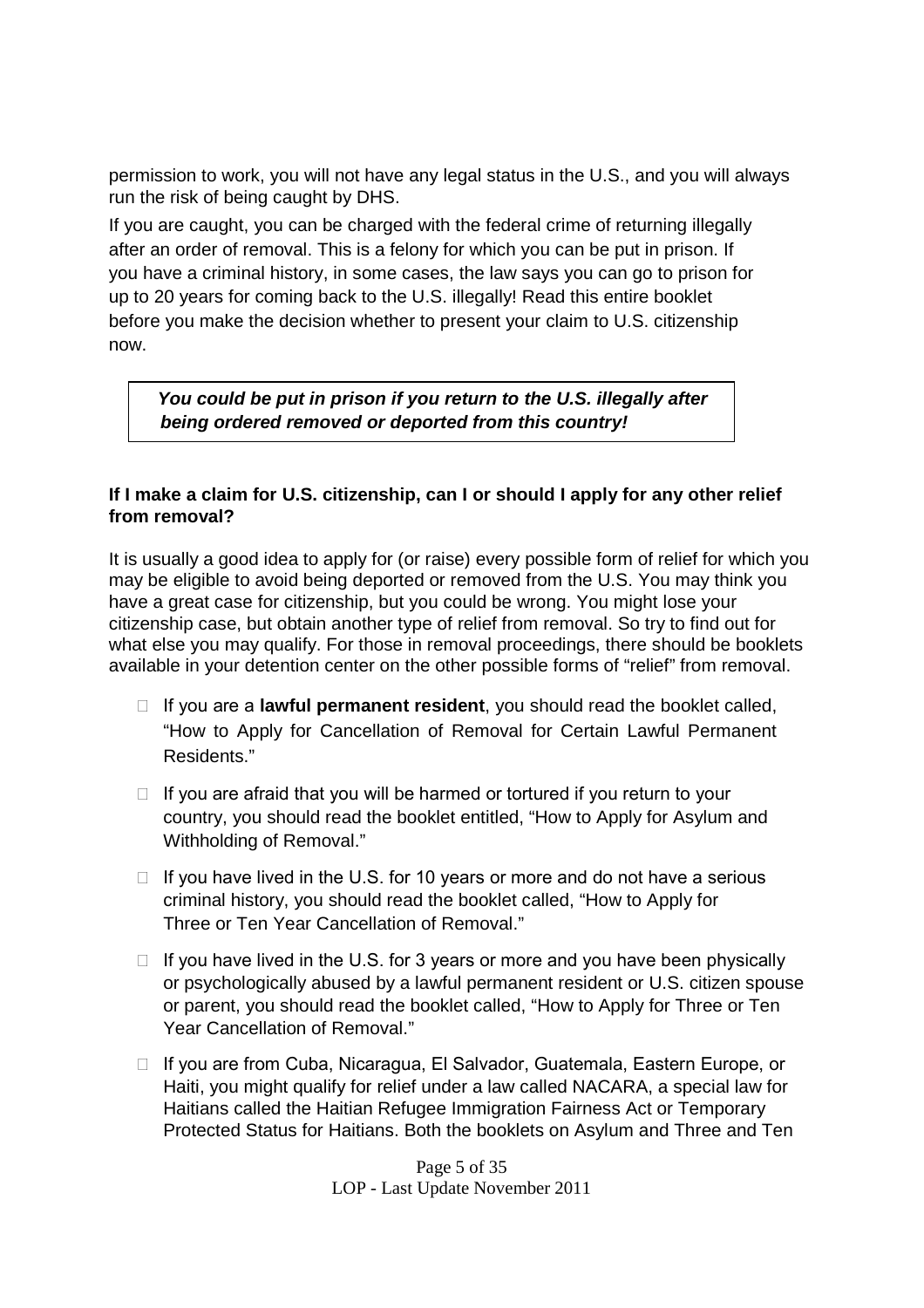Year Cancellation discuss these possibilities.

 $\Box$  If you have a child over 21 years old or a spouse or parent who is a U.S. citizen or lawful permanent resident or if you have a pending visa petition through a family member, you should read the booklet called "How to Get Legal Status Through Your Family Member— Now or in the Future."

*If you qualify, you should present your claim to U.S. citizenship AND apply for any other form of relief from removal that you may have!*

# **WHAT ARE THE REQUIREMENTS TO QUALIFY FOR U.S. CITIZENSHIP?**

As we mentioned earlier, there are several ways that you might qualify to be a U.S. citizen:

- $\Box$  By your birth in the U.S. or one of its territories;
- $\Box$  By your naturalization;
- $\Box$  By the naturalization of one or both of your parents;
- $\Box$  By the birth of your parents or grandparents in the U.S. or one of its territories; or
- $\Box$  By your birth to a U.S. citizen parent or parents.

### **U.S. CITIZENSHIP BY YOUR OWN BIRTH**

#### **Who is a U.S. citizen at birth?**

You are a U.S. citizen if you were born:

 $\Box$  In one of the 50 U.S. states (unless your parent is a certain type of foreign diplomat), or

In one of the following areas after the following dates

- :
- o Puerto Rico after January 13, 1941;
- o Virgin Islands after January 13, 1941;
- o Guam after December 24, 1952; and

Page 6 of 35 LOP - Last Update November 2011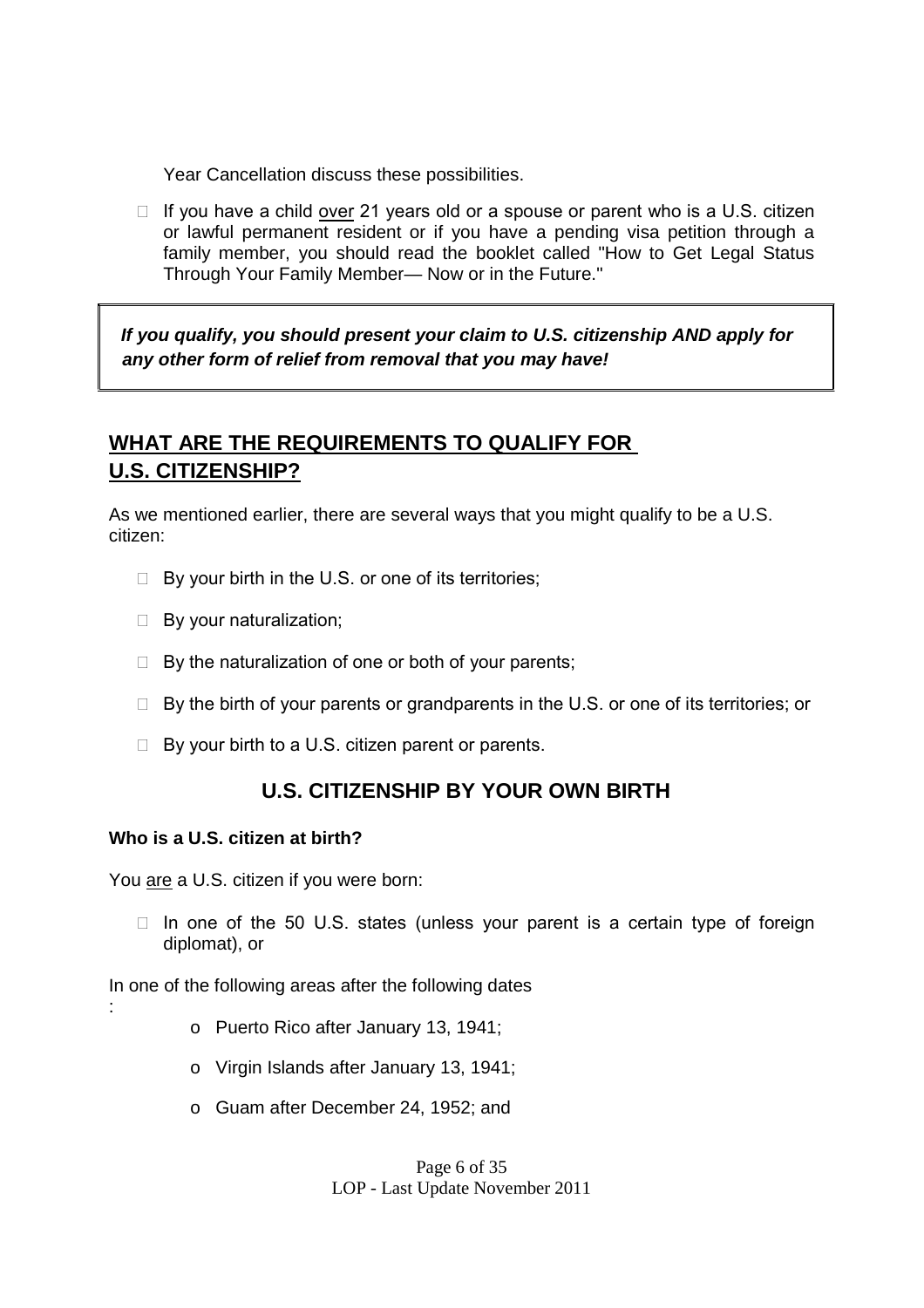o Northern Mariana Islands after November 4, 1986.

If you were born in one of the above locations before the dates listed, you might still be a U.S. citizen. The law in this area is very complicated, and we do not have space to describe it here. You should check with a lawyer if possible, and tell the Immigration Judge and/or DHS officer that you think you might be a U.S. citizen.

You may be a U.S. citizen if you were born:

- $\Box$  On a ship or vessel while at a U.S. port or within a U.S. harbor, bay or enclosed arm of the sea along the U.S. coast;
- $\Box$  Within 3 or 12 miles of the U.S. in U.S. territorial waters. (DHS may argue only people born within 3 miles are U.S. citizens. If you were born in more than 3 but less than 12 miles of U.S. territorial waters, remind DHS, the Passport Office, or the Judge about Presidential Proclamation 5928 of December 27, 1988); or
- □ Within U.S. territorial air space.

However, if you were born on a foreign public vessel such as a warship or warplane, you do not qualify.

There is another category of persons who cannot be deported. They are not U.S. citizens but are **U.S. nationals**. You are a U.S. national if you were born in American Samoa or the Swains Islands.

### **How do I prove that I am a U.S. citizen or national by birth?**

You can prove you are a U.S. citizen by birth in the U.S. or one of its territories with a certified copy of your birth certificate. If you do not have a birth certificate because you were not born in a hospital and your birth was not registered, you should try to get the following types of proof of your birth:

- □ Baptismal certificate;
- $\Box$  Certification of your birth by the doctor who attended the birth; and/or
- $\Box$  Affidavit from someone who attended your birth.

An "affidavit" from someone who was there when you were born is a written statement by the witness who should write the exact date and place of your birth and how the person knows these facts. It is a sworn statement under penalty of perjury. In other words, the person writing the affidavit swears as if he or she were in a court of law that what he or she is writing is the truth. The "affidavit" should be signed and notarized. An affidavit of this type may not be enough proof of your birth. Gather as much proof as you can of your birth in the U.S. If you were born in a hospital but do not have a copy of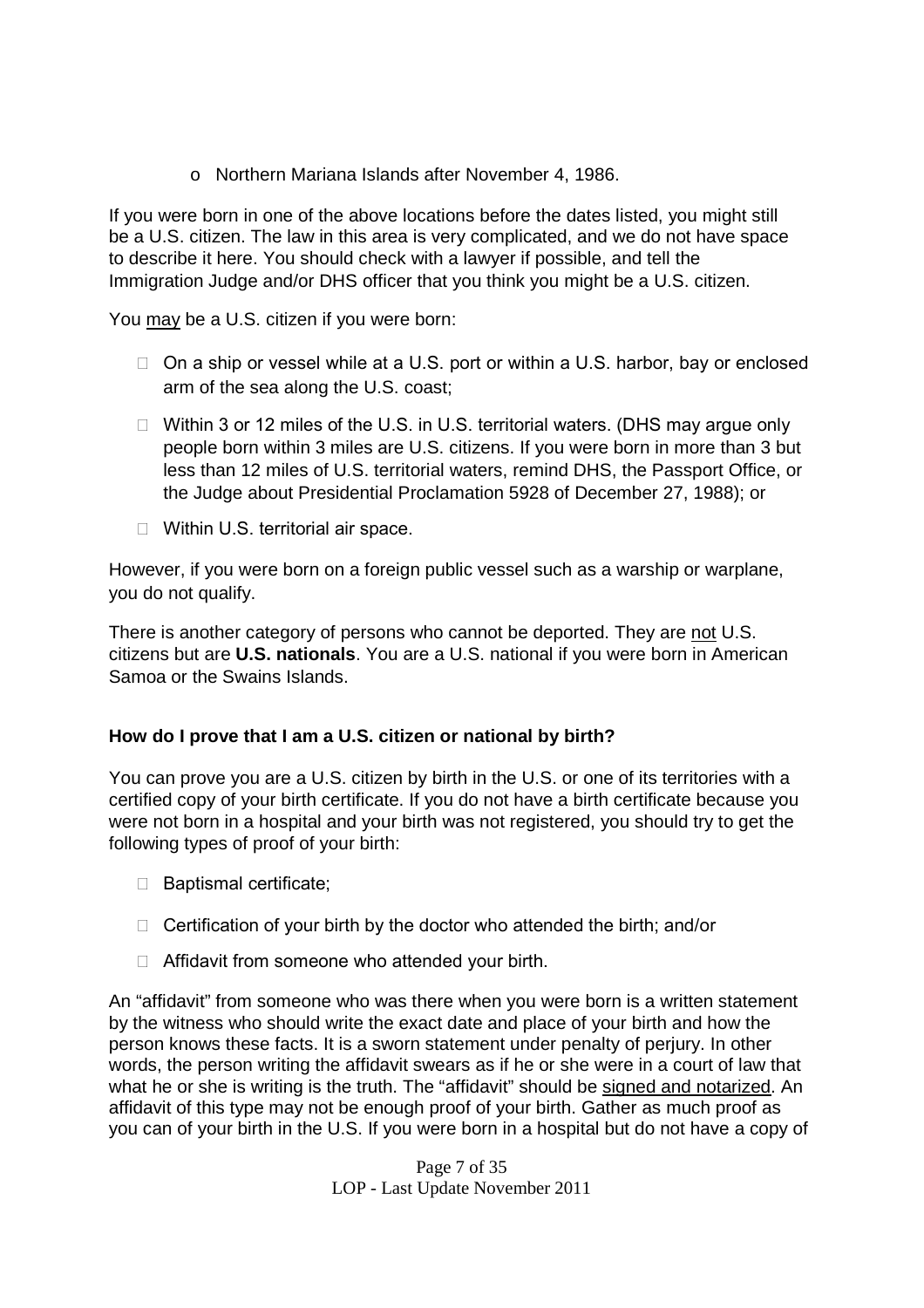your birth certificate, contact the hospital where you were born for a certified copy of the certificate.

If you were born on a ship or aircraft and believe you are a U.S. citizen, you should contact a lawyer, if possible, about how to obtain proof of your citizenship.

### **What if I do not know where I was born?**

You may be a U.S. citizen if you were found in the U.S. before the age of 5, your parents are not known, and DHS cannot prove before you turn 21 years old that you were not born in the U.S. Tell DHS or the Immigration Judge if this is your situation and try to get a lawyer to help you with your case.

# **U.S. CITIZENSHIP BY YOUR NATURALIZATION**

### **Who is a naturalized U.S. citizen?**

You may be a naturalized U.S. citizen if you had lawful permanent residency in the U.S. and you filled out an Application for Naturalization (Form N-400), took a test on your knowledge of the English language and U.S. history, had an interview with INS or DHS, and took an oath of allegiance to the U.S. at a "swearing-in ceremony." Usually, you must have been a lawful permanent resident for at least five years before you can go through this process. If you got your lawful permanent residency through a petition by a U.S. citizen spouse, you can go through the naturalization process three years after getting your lawful permanent residency.

If you remember going through this process, you should have received a naturalization certificate. If you are a naturalized U.S. citizen, provide a copy of your certificate to DHS and/or the Immigration Judge. If you do not have a copy but believe you are a naturalized U.S. citizen, tell DHS and/or the Immigration Judge so that DHS can check your immigration records to see if there is proof in your file of your naturalization.

If you never went through the naturalization process, you may be eligible to do so now. This booklet does not discuss this situation.

NOTE: You cannot submit an Application for Naturalization with the Immigration Judge. If you do not have certain criminal convictions and you have been a lawful permanent resident for the necessary amount of time (mentioned above), you may be able to submit an Application for Naturalization to DHS and have your proceedings terminated until your application is decided. If you have a criminal history, it will be difficult and in many cases impossible to become a naturalized U.S. citizen. If you are interested in naturalizing, we advise you to consult with an attorney before submitting an application.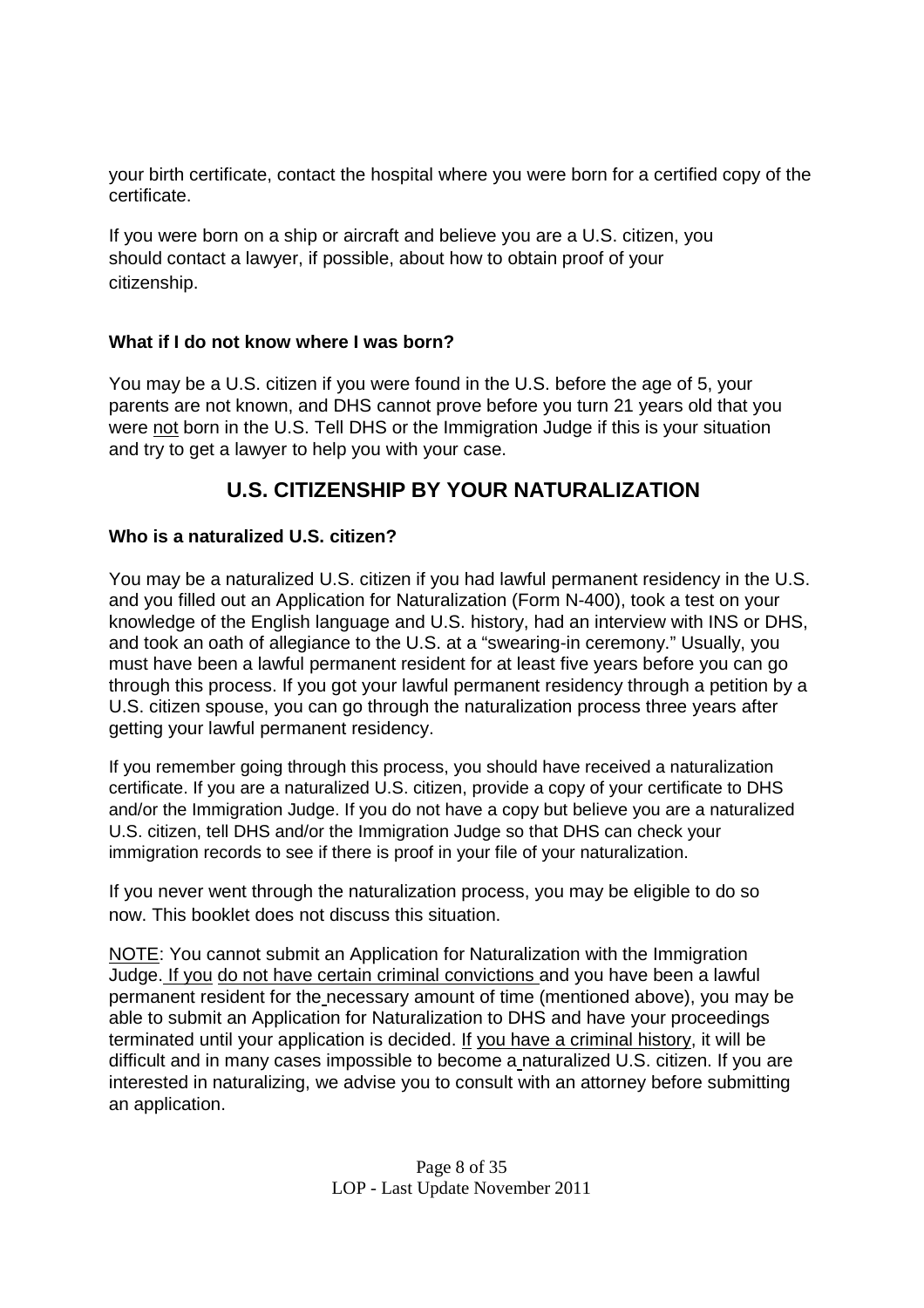### **If you went through the naturalization process before and if you are a naturalized U.S. citizen, provide a copy of your naturalization certificate to DHS and/or the Immigration Judge.**

We now explain how you might be a U.S. citizen if one or both of your parents went through the naturalization process.

# **CHILD CITIZENSHIP ACT OF 2000**

On February 27, 2001, the Child Citizenship Act of 2000 went into effect. This law extends citizenship to a larger group of people than previous citizenship laws. This law applies to you if you were born on or after February 27, 1983..

Under this law, you may be a U.S. citizen if **after February 27, 2001 ALL of the following occurred:**

- $\Box$  One of your parents is a U.S. citizen (either by birth or naturalization);
- $\Box$  You were residing in the U.S. in the legal and physical custody of your U.S. citizen parent pursuant to a lawful admission for permanent residence; AND
- □ You were a lawful permanent resident.
- $\Box$  You were under the age of 18 when all of the above occurred.

NOTE: Under this law, if you were adopted before the age of sixteen and meet all of the above four requirements, you are eligible for U.S. citizenship.

### **DERIVATIVE CITIZENSHIP**

### **How can I be a U.S. citizen through a parent or parents who became naturalized U.S. citizens?**

You might be a citizen of the U.S. if one or both of your parents became naturalized U.S. citizens before you turned 18. This type of citizenship is called "**derivative citizenship**." It means that when your parents became citizens, you "derived" or got citizenship through them. If you qualify for derivative citizenship, you became a citizen automatically when your parent or parents naturalized. You did not have to fill out any forms. So you may have been a U.S. citizen since your parent(s) naturalized and you never even knew it.

As we discussed above, naturalization is a process for people who were not born in the U.S. to become U.S. citizens. Typically, to naturalize, a person must have been a lawful permanent resident for at least 3 and usually 5 years. The person must also

> Page 9 of 35 LOP - Last Update November 2011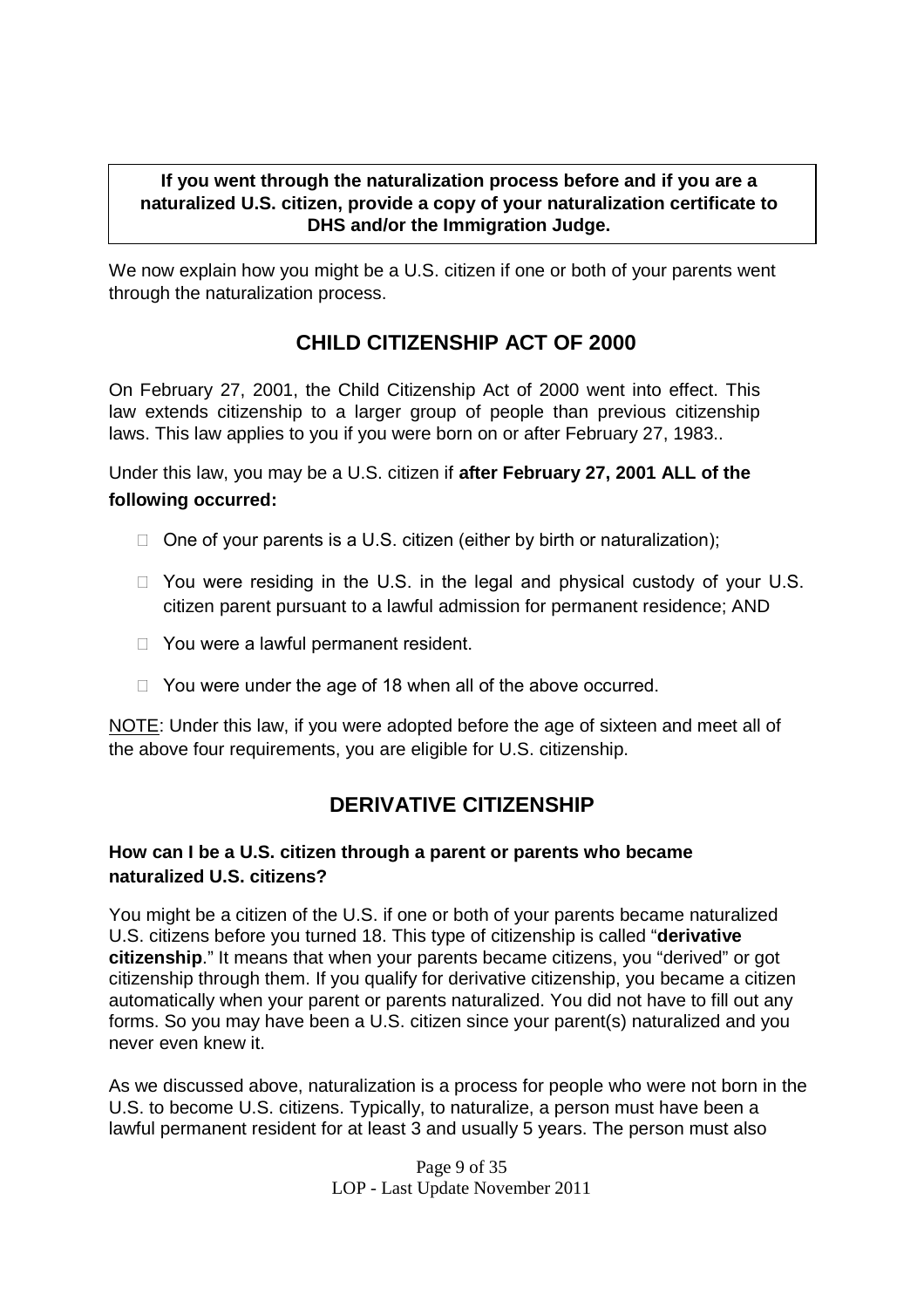pass an English and U.S. history test and go to a ceremony where they take an oath to uphold allegiance to the U.S. If one of your parents successfully went through this process before you turned 18 and you lawfully immigrated as a permanent resident before you turned 18, you are a U.S. citizen. Ask your parents if you are not sure whether they went through this process.

If you meet all of the above requirements, obtain copies of your parents' naturalization certificates, your lawful permanent residency card, and your birth certificate, if you are able to obtain a copy. Give the copies to DHS and/or the Immigration Judge. If your parents are deceased and you do not have copies of their naturalization certificates, tell DHS and/or the Immigration Judge when you believe your parents naturalized and as much information about your parents as possible including your parents' full name, dates and places of birth, and A-number. DHS should be able to search its records to see when and if your parents naturalized. Otherwise, you can submit a Freedom of Information Act ("FOIA") request for copies of your parents' naturalization history. You must have your parent's consent to do a search of their immigration records! Your parent could also submit the FOIA form him or herself. You should ask an immigration officer for the address of where to send the FOIA request.

### **What if I entered the U.S. after my parent or parents naturalized?**

Unless you are claiming derivative citizenship through adoptive parents, it does not matter in what order the requirements for derivative citizenship are met as long as they all happened before your  $18<sup>th</sup>$  birthday.

### **What if I became a lawful permanent resident after my parent or parents naturalized?**

Unless you are claiming derivative citizenship through adoptive parents, it does not matter whether you became a lawful permanent resident before or after your parents naturalized as long as you began to live in the U.S. as a lawful permanent resident before your 18<sup>th</sup> birthday.

### **What if only one of my parents became a naturalized U.S. citizen before I turned 18?**

In some cases, you might be a derivative citizen if only one of your parents became a naturalized U.S. citizen before your 18<sup>th</sup> birthday. In this section, we discuss four different ways.

You may be a derivative citizen if, before your  $18<sup>th</sup>$  birthday, any of the following are true: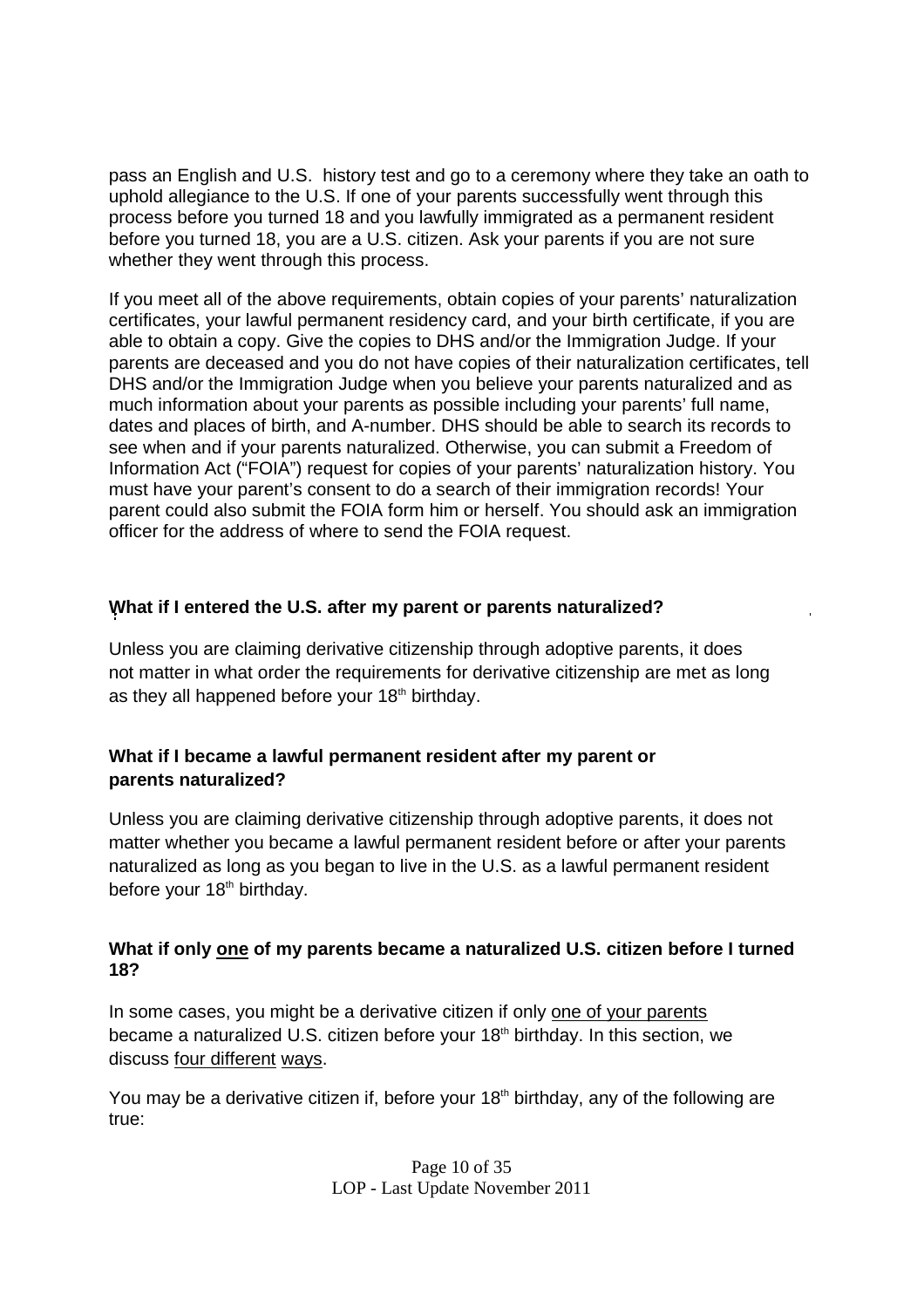**First way:** One of your parents naturalized and your other parent was a U.S. citizen.

- **Second way**, one of your parents naturalized and your parents were divorced or legally separated.
- □ Third way, one of your parents naturalized and your other parent was deceased.
- **Fourth way,** your mother naturalized and your parents were not married when you were born, and never married prior to your 18<sup>th</sup> birthday.

These four methods of deriving U.S. citizenship are discussed in detail below:

### **The first way is pretty simple. You only need to prove that one of your parents naturalized before you turned 18 and the other was a U.S. citizen**

#### **You are a derivative U.S. citizen if:**

- 1. You came to the U.S. before you turned 18;
- 2. You became a lawful permanent resident before you turned 18;
- 3. One of your parents became a naturalized U.S. citizen before you turned 18; AND
- 4. Your other parent was a U.S. citizen at the time of your birth.

**The second way you might be a derivative citizen through one naturalized parent involves the separation or divorce of your parents.**

#### **You are a derivative U.S. citizen if:**

- 1. You came to the U.S. before you turned 18;
- 2. You became a lawful permanent resident before you turned 18;
- 3. Your parents divorced or became "legally separated" before you turned 18; AND
- 4. One of your parents became a naturalized U.S. citizen before you turned 18 and that same parent had "legal custody" of you.

"Legally separated" means that your parents went to a court of law and asked the court to

Page 11 of 35 LOP - Last Update November 2011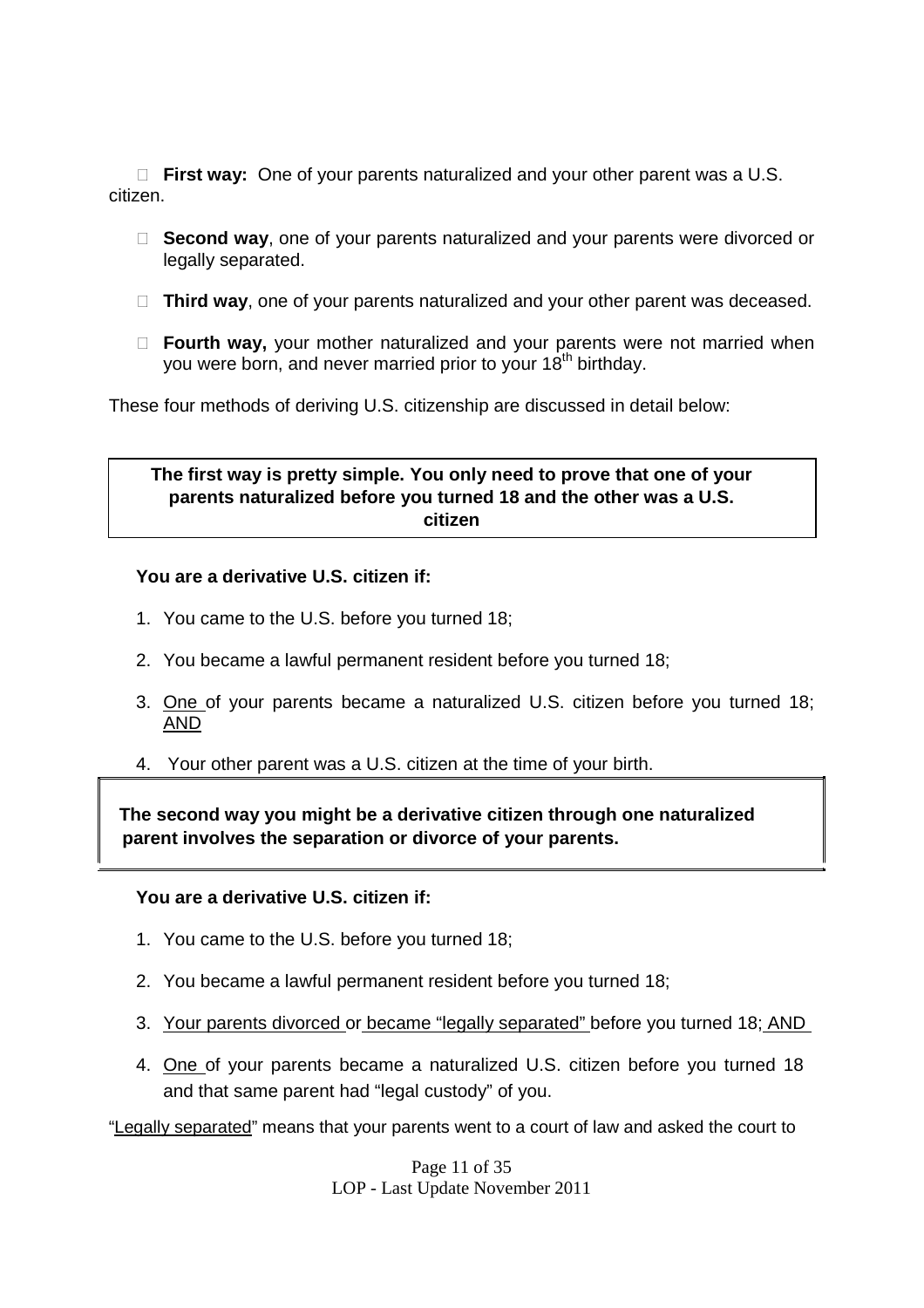recognize that they no longer wished to be together. It is a step some couples take before getting a divorce. If your parents were ever "legally separated," there should be a document from a court ordering the separation. Also, if your parents got a divorce, they should have a document usually called a "divorce decree" from a court. You will need to obtain a copy of these types of documents to present your case for derivative citizenship through one parent.

"Legal custody" means that a family court decided a particular parent should have custody over you. Usually this means that a court decided which parent you should live with after your parents got a divorce or legal separation. Again, if a court gave one of your parents' custody over you, there should be a document ordering the custody. Ask your family if they have a copy of such a document. If the court gave legal custody to both parents, called "joint legal custody" you still may derive U.S. citizenship, depending on the laws in your area.

If your parent no longer has copies of such documents but knows the name of the court where your parents were separated or divorced or where custody was ordered, your parent can request a copy of these documents from that court. You might be able to request a copy yourself. You should contact the court where your parents were divorced or separated to find out. When requesting the documents, ask for a "**certified copy**." A "certified copy" is better than a regular copy because it has a stamp showing that it is a true copy. You will also need a copy of the naturalization certificate of the one parent who became a U.S. citizen before you turned 18. DHS does not provide certified copies of naturalization certificates, so a certified copy is not required. You should give the copies of all of these documents to DHS and/or the Immigration Judge. Keep a copy for yourself.

**The third way you might be a U.S. citizen through one parent who naturalized involves the death of one of your parents.**

### **You are a derivative U.S. citizen if:**

- 1. You came to the U.S. before you turned 18;
- 2. You became a lawful permanent resident before you turned 18; AND
- 3. Before you turned 18, one of your parents became a naturalized U.S. citizen and the other parent was deceased.

If you meet the above requirements, you should get a copy of the naturalization certificate of one parent and the death certificate of the other parent. If you do not have a copy of the death certificate, find out where your parent died and write to the county or state health department for a certified copy. Give copies of all of these documents to DHS and/or the Immigration Judge.

> Page 12 of 35 LOP - Last Update November 2011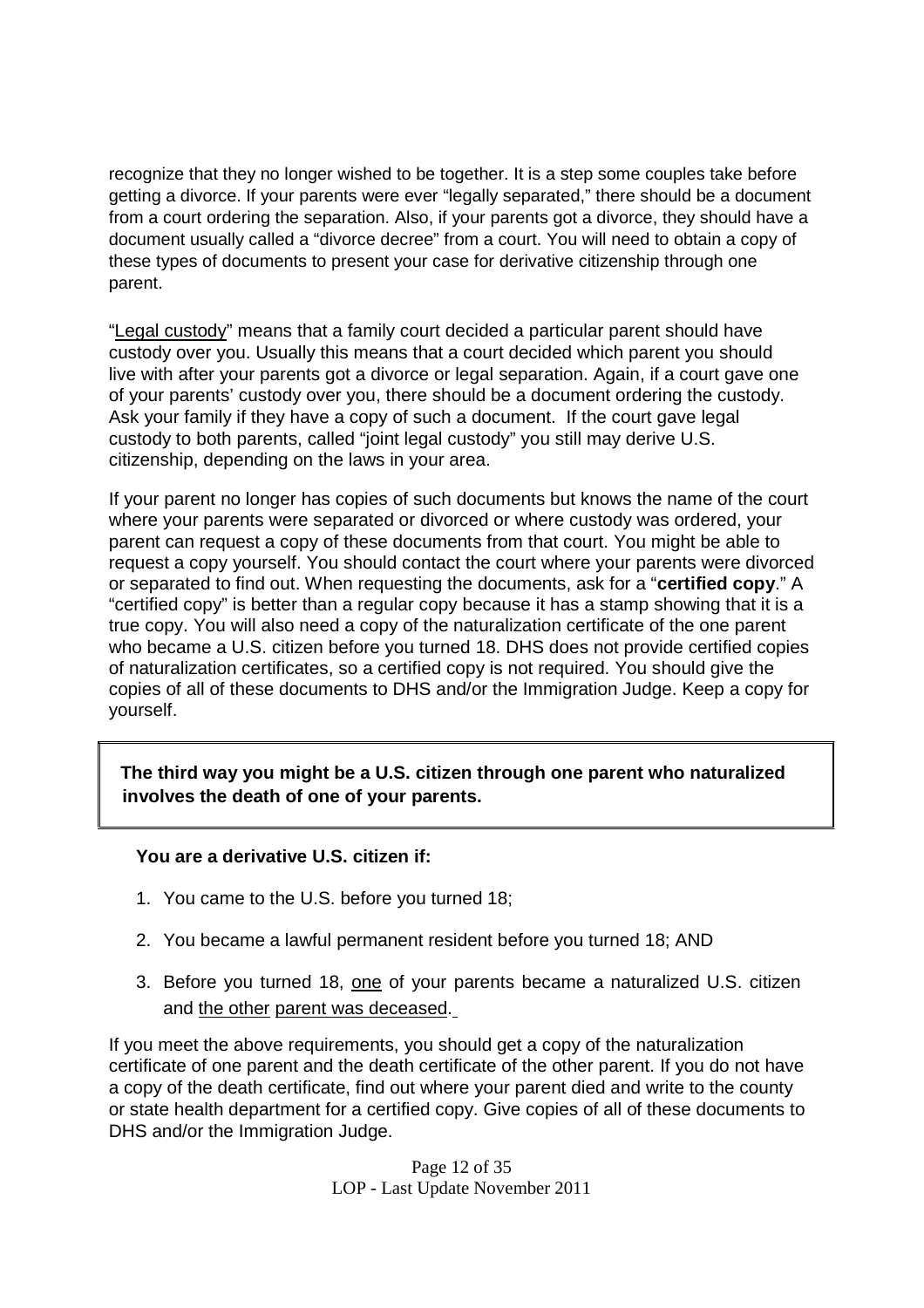### **The fourth way that you might be a derivative citizen through one parent is if your parents were not married when you were born and your mother became a naturalized U.S. citizen before you turned 18.**

### **Through your mother--You may be a derivative U.S. citizen if:**

- 1. Your parents were not married when you were born;
- 2. Your mother became a naturalized U.S. citizen before you turned 18 years old; AND
- 3. Your father did not "establish paternity by legitimation" before your mother became a naturalized U.S. citizen.

NOTE: This section of the law was not added until December 24, 1952. Persons who were under the age of 16 on that date could take advantage of the change. Persons who were over the age of 16 had to use the old law, which did not have a special provision for persons born out of wedlock.

NOTE: We explain what it means for your father to "legitimate" you below.

NOTE: The laws relating to derivative U.S. citizenship have changed through the years. If at least one parent naturalized before January 13, 1941, and you were under the age of 21, you may automatically have derived U.S. citizenship.

NOTE: If your parents naturalized on or after December 24, 1952, the law required that the child be unmarried in order to derive U.S. citizenship.

### **What if I was adopted?**

Previously, the law did not allow adopted children to become derivative citizens through their adoptive parents. But, the law changed in 1978 and then again in 1981, so read the following carefully.

### **You are a derivative citizen if between October 5, 1978 and December 29, 1981:**

- 1. Your parents adopted you before you turned 16;
- 2. You entered the U.S. before you turned 18;
- 3. You became a lawful permanent resident before you turned 18;
- 4. You were residing in the U.S. in the legal custody of your adoptive parents when they became naturalized U.S. citizens;

Page 13 of 35 LOP - Last Update November 2011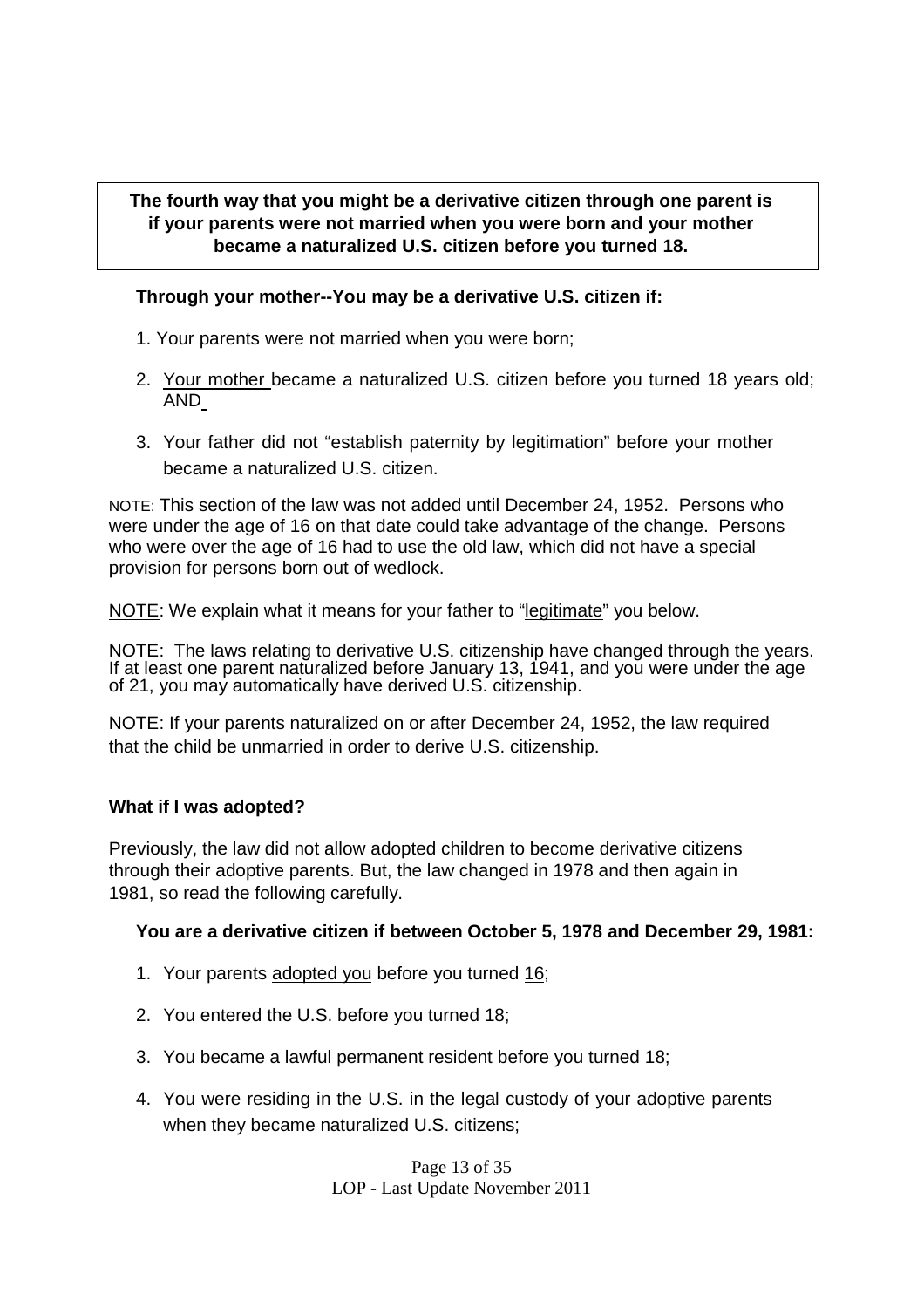- 5. Your adoptive parents became naturalized U.S. citizens before you turned 18; AND
- 6. At the time your adoptive parents naturalized, you were not married.

When the law changed in 1981, it became easier for adopted children to derive citizenship because it changed the age that a child had to be adopted to obtain derivative citizenship.

#### **You are a derivative citizen if after December 29, 1981:**

- 1. Your parents adopted you before you turned 18;
- 2. You entered the U.S. before you turned 18;
- 3. You became a lawful permanent resident before you turned 18;
- 4. Your adoptive parents became naturalized U.S. citizens before you turned 18;

5. At the time your adoptive parents naturalized, you were residing in the US "at the time of naturalization of such adoptive parent or parents, in the custody of his adoptive parents, pursuant to a lawful admission for permanent residence AND

6. You were not married at the time your parents naturalized.

NOTE: **The adoption may not cut off your right to acquire US citizenship at birth through your natural parents.** In other words, if you were adopted, you may be able to make a claim that you acquired US citizenship at the time of your birth if one of your parents was a US citizen when you were born. You also may have a claim to derivative citizenship if you met the requirements to derive US citizenship from your natural or biological parents prior to your adoption. However, if your biological or natural parents naturalize after you have been adopted by someone else, you cannot derive US citizenship from them. If you think this applies to you, you should consult with an attorney.

#### **How do I apply for derivative citizenship?**

If you qualify for derivative citizenship through any of the three ways listed above, you are already a U.S. citizen and you do not need to apply for it. However, you must get proof of your citizenship to have your removal proceedings terminated. When you have proof of your citizenship you should file an application for a certificate of citizenship or for a passport. You apply for a certificate of citizenship with DHS by filing a form called an "Application for Certification of Citizenship" (N-600). Ask DHS or the Immigration Judge for the form. We discuss this process later.

### **ACQUIRED CITIZENSHIP**

Page 14 of 35 LOP - Last Update November 2011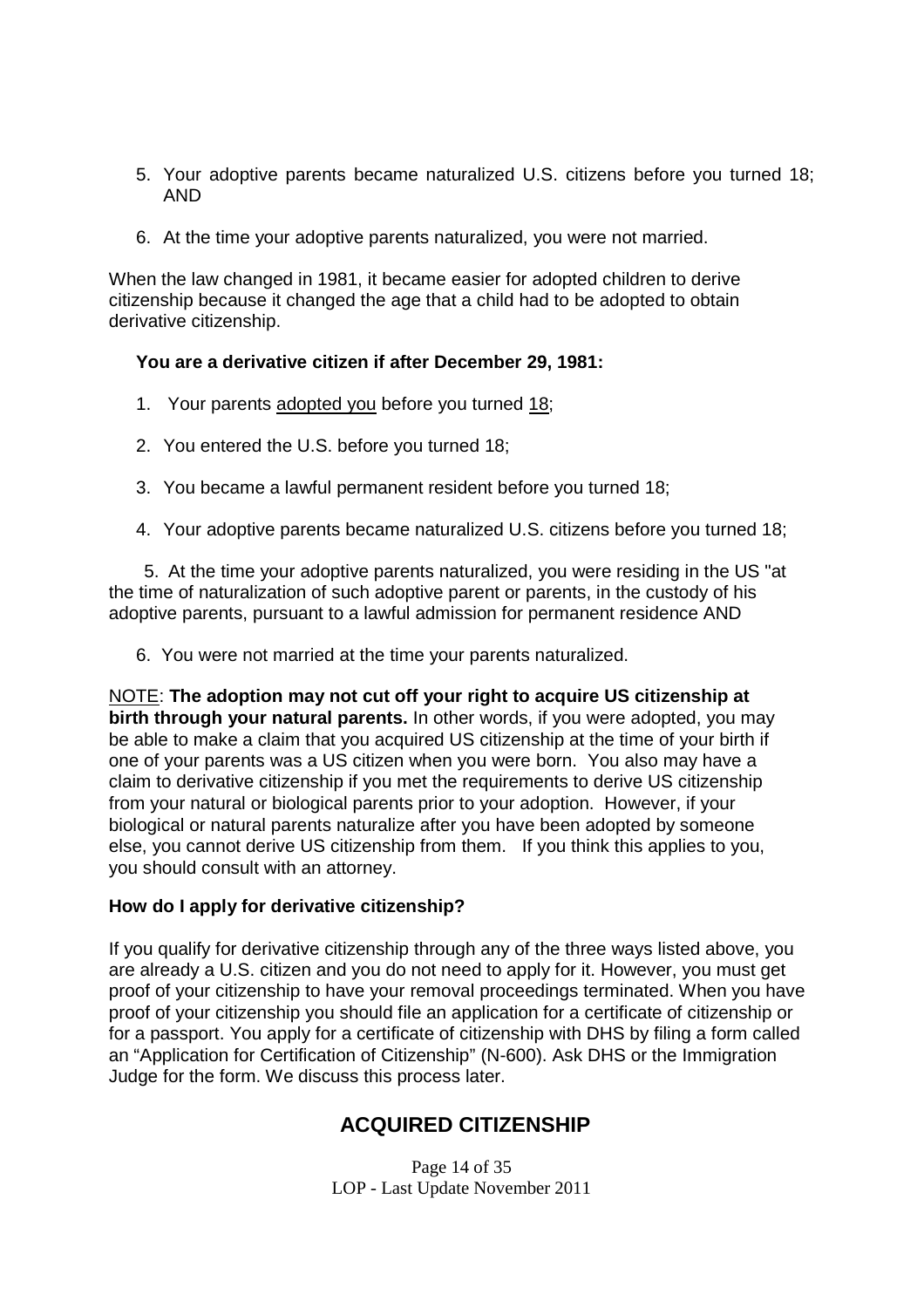This booklet is intended to provide a general overview of acquired citizenship. You should contact an immigration lawyer or legal agency if you think you may qualify for acquired citizenship after reading this section. If you are unable to contact a legal representative, tell DHS or the Immigration Judge that you believe you may have acquired citizenship.

### **What is acquired citizenship?**

A person may "acquire" or gain U.S. citizenship at birth if one or both of your parents was a U.S. citizen **at the time of your birth**. As you have seen by reading this booklet, there are a variety of ways your parents may be citizens. For example, your parent might be a U.S. citizen because he or she was born in the U.S. or because he or she became a naturalized U.S. citizen. On the other hand, your parent might be a U.S. citizen through his or her parents—for example, if you have a grandparent born in the U.S. The key to a claim to acquired citizenship is that one or both of your parents must have been a U.S. citizen at the time of your birth.

### **How do I know if I qualify for acquired U.S. citizenship?**

Whether you qualify for acquired citizenship depends on many factors. To learn whether you qualify, you will need to know the answers to the following questions:

- $\Box$  1) What is your date of birth? The law has changed many times and you must look at the requirements that were in effect at the time of your birth.
- $\Box$  2) Was one or both of your parents a U.S. citizen at the time of your birth?
- $\Box$  3) Were your parents married at the time of your birth?
- $\Box$  4) Was your U.S. citizen parent or parents physically present or had a residence in the U.S. before you were born? For how many years?

We will now explain in more detail what you need to know in order to answer the above questions.

### **Acquired Citizenship: First Question - What is your date of birth?**

Over the years, the law on U.S. citizenship has changed many times. To figure out whether you are a U.S. citizen through your parent or parents, you must look at the requirements at the time of your birth.

### **Acquired Citizenship: Second Question - Was one or both of your parents a U.S. citizen at the time of your birth?**

Page 15 of 35 LOP - Last Update November 2011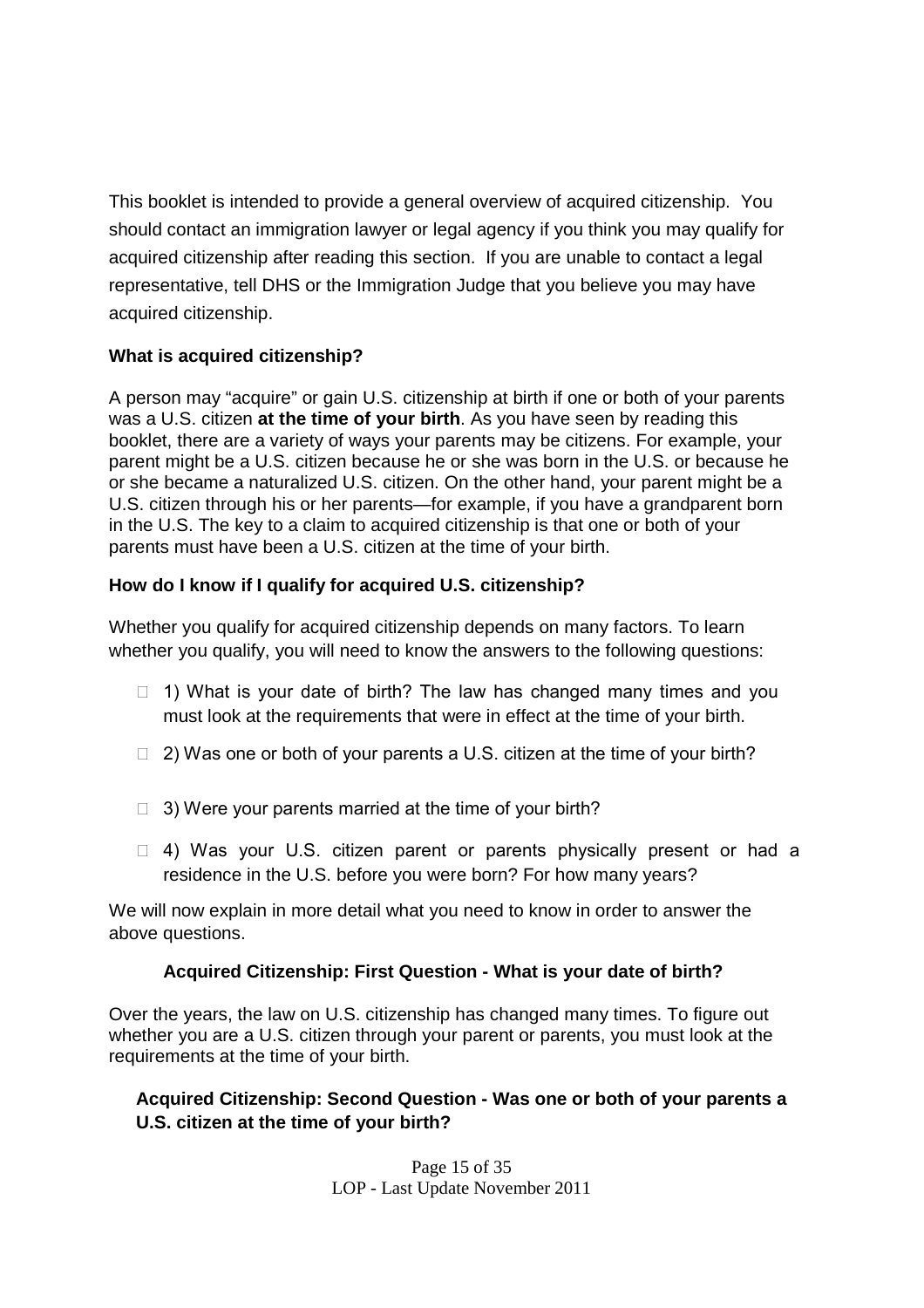If one or both of your parents was a U.S. citizen when you were born, you might be a U.S. citizen. In answering this question, remember your parent(s) could be U.S. citizen(s) under any of the types of U.S. citizenship described in this booklet. For example:

- $\Box$  Your parent(s) might have been born in the U.S. or one of its territories. Look at the requirements for birth in the U.S. at the beginning of this booklet. In this case, your parent(s) should have a copy of his or her birth certificate. If not, perhaps someone who witnessed your parent(s) birth can make a sworn, notarized statement about the date, place and time of birth of your parent(s). A sworn, notarized statement is a declaration under penalty of perjury. This kind of sworn statement is unlikely to be enough proof by itself of a parent's birth. DHS most likely will require additional proof. Try to get other proof.
- $\Box$  Your parent may have become a naturalized U.S. citizen before you were born. Look at the discussion of naturalization at the beginning of this booklet. In this case, your parent(s) should have a copy of his or her certificate of naturalization.
- □ Also, your parent might be a U.S. citizen through his or her parents. Your parent may or may not know if they acquired or derived U.S. citizenship. If your parent knows he or she is a U.S. citizen through your grandparent(s), your parent should have a certificate of citizenship. This certificate is evidence that your parent is a U.S. citizen as of the date your parent was born. A U.S. passport is also proof of U.S. citizenship.

If your parent does not know whether he or she is a U.S. citizen through your grandparent(s), your parent should go through the same process you are going through right now to determine if he or she qualifies for acquired citizenship.

In other words, if one or both of your grandparents was a U.S. citizen when your parent was born, perhaps your parent is a U.S. citizen. If so, that parent would be a U.S. citizen at the time of his or her birth, which would be before you were born. Then you could see if you are a U.S. citizen through your parent. This is a complicated area. You might want to reread this section after reading all about acquired citizenship.

| If your parent(s) is a U.S. citizen, $\left \int \vec{s} \right $ get a copy of his or her: |  |  |  |  |
|---------------------------------------------------------------------------------------------|--|--|--|--|
| $\ $ birth certificate, certificate of citizenship, or naturalization certificate. $\ $     |  |  |  |  |

**Acquired Citizenship: Third Question - Were your parents married at the time of your birth?**

If your **natural or biological** parents were not married at the time you were born, the requirements for citizenship are different depending on whether your mother was a U.S.

> Page 16 of 35 LOP - Last Update November 2011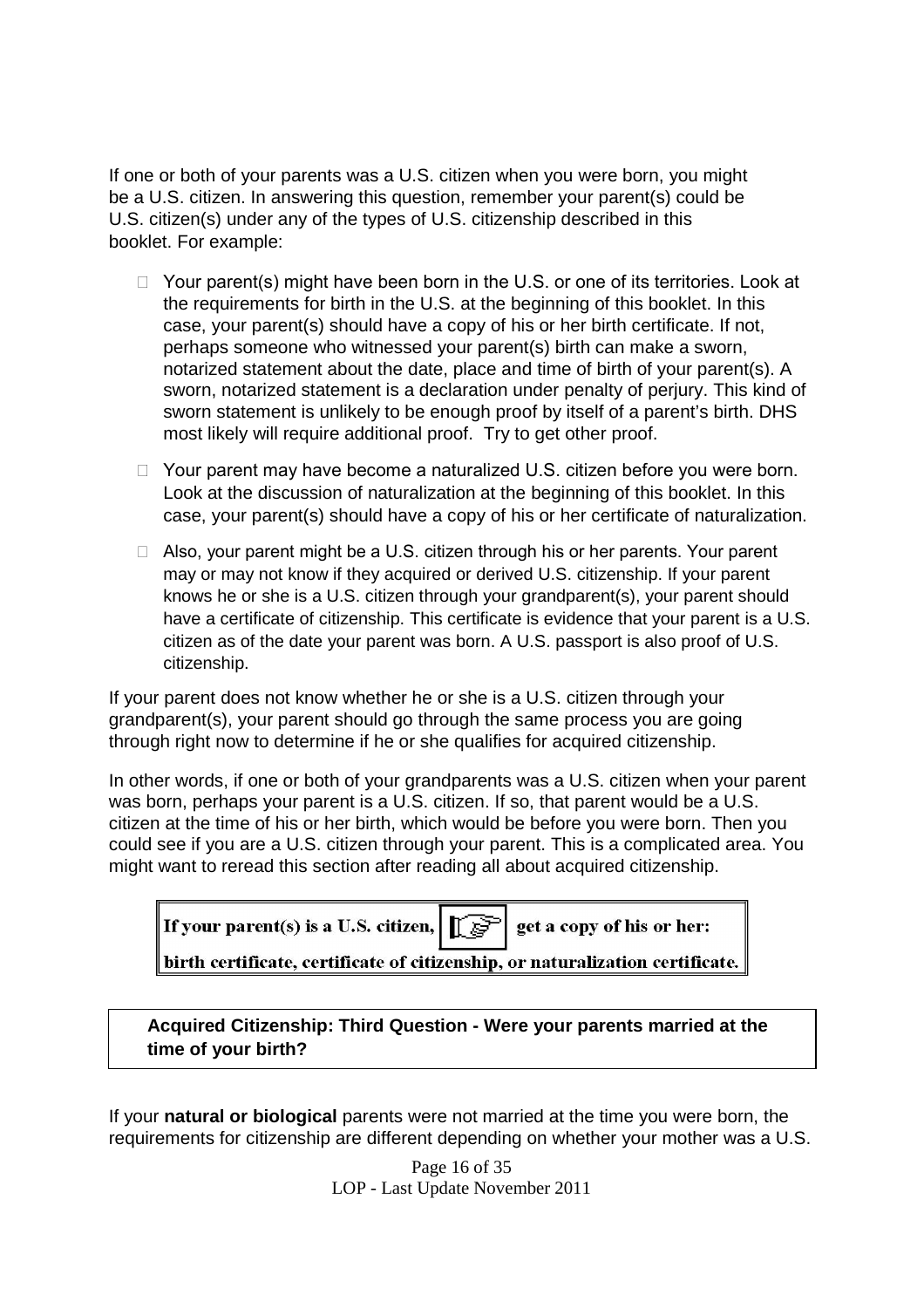citizen, your father was a U.S. citizen, or both of your parents were U.S. citizens at the time of your birth. The law is also different depending on when you were born.

NOTE: If your father was a U.S. citizen but your parents were never married, it may be difficult to show that your biological father is really your father. It helps if your father's name is on your birth certificate. If not, you can use sworn statements from your mother, from your father, and from anyone else who knew your parents at the time of your birth and knows who your father is. You can also use DNA testing to prove a biological relationship.

NOTE: If your parents were not married when you were born and you want to show that you acquired U.S. citizenship through your father, you will need to show that your father "legitimated" you; the law varies depending where he lived or where you lived, and may require your father to take certain steps to show that he is your father. As we explained before, "legitimation" is a hard concept to understand. If your parents were not married at the time of your birth or afterward, and your parents never married, the law may require your father to take certain steps to show he is your father. The steps he takes may depend on where he lived or where you lived while you were under the age of 18. The law regarding legitimation is very complicated and we cannot fully explain it here. If you meet the above requirements, you should consult with an attorney or legal agency if possible.

### **Acquired Citizenship: Fourth Question - Did your U.S. citizen parent or parents reside in the U.S. before you were born? For how many years?**

Now that you have answered the first three questions, you will need to know whether your U.S. citizen parent was physically present or had a residence in the U.S. before your birth. We call this part of the law, "physical presence or **residency requirements**." The requirements are different depending on what year you were born. There may or may not be a physical presence or residency requirement in your case. If there is, you will have to show that your parent was physically present in the U.S. anywhere from a few days to 10 years.

NOTE: The Immigration Act does not define "physical presence." Generally, for citizenship purposes, "physical presence" means actual bodily presence. Any time spent in the U.S. or its territories, even without residence, may count towards "physical presence."

"Residence" means the place of "general abode" or a person's principal, actual dwelling place (home).

### **HOW DO I PRESENT MY CLAIM TO U.S. CITIZENSHIP?**

Page 17 of 35 LOP - Last Update November 2011 The way you present your claim to U.S. citizenship depends on what type of proceeding you are in. If you are not sure what type of proceeding you are in, look at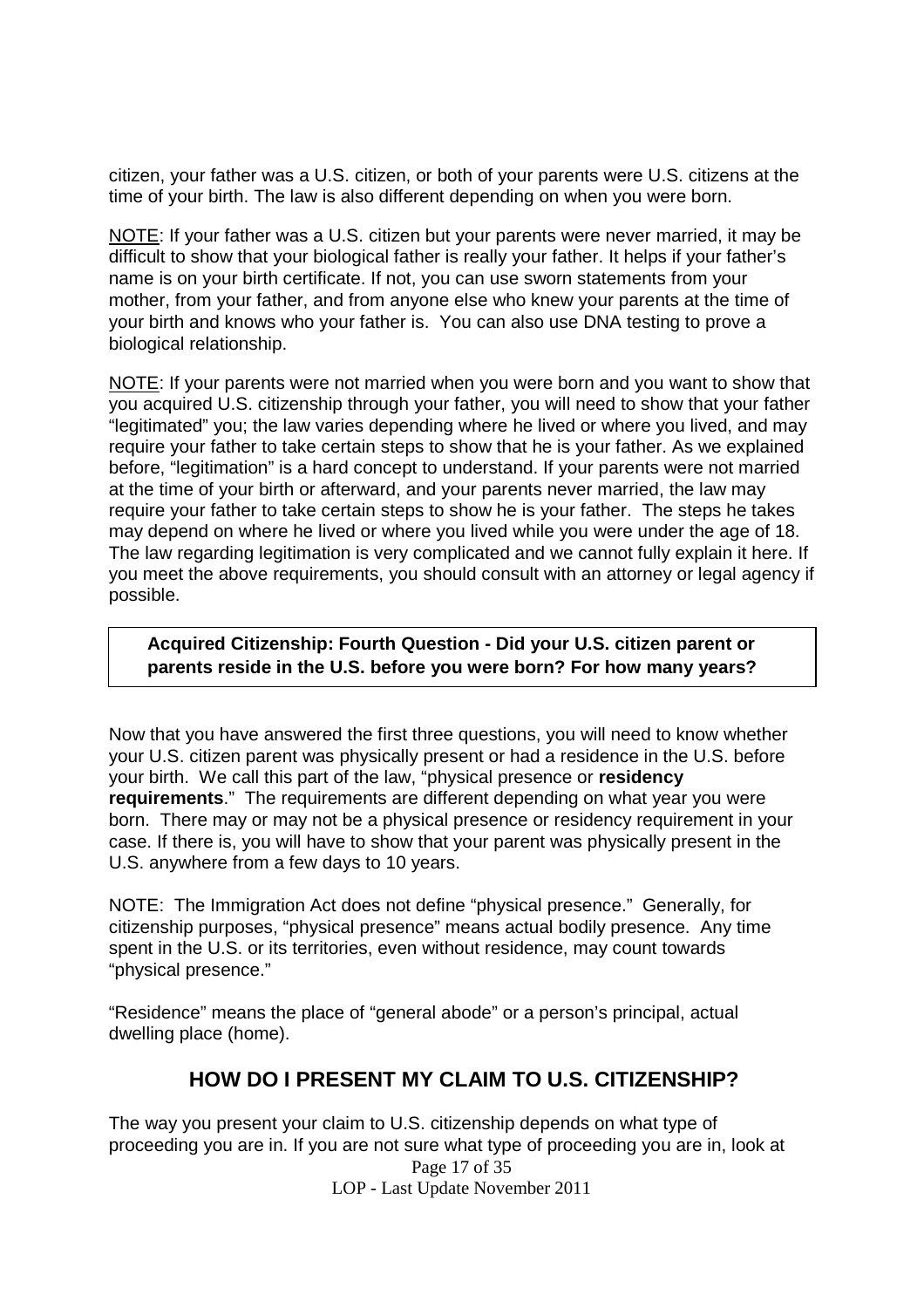the discussion on page 2. If you are in removal, exclusion, or deportation proceedings, you will be going to a court and seeing a judge. There are specific things you should tell the judge, which we discuss in a moment. If you are in reinstatement of removal or administrative removal proceedings, you do not have the right to see an Immigration Judge, but you have the right to present a claim of citizenship to DHS.

**If you will not be seeing an Immigration Judge, as soon as possible tell an Immigration Officer that you think you are a U.S. citizen and ask for an N-600 form.**

### **STEP ONE. Tell DHS or the Immigration Judge you think you are a U.S. citizen.**

### **Removal, Deportation or Exclusion Proceedings**

If you are in removal, exclusion or deportation proceedings, you will have a series of court hearings with an Immigration Judge. Usually at your first or second court hearing, the judge will ask you where you were born or if you were born in a specific foreign country. At this point, tell the judge where you were born. If you were born in the U.S., the judge will want to see proof of your birth. If you were born outside the U.S., but believe you qualify for U.S. citizenship, tell this to the judge immediately after you tell him or her where you were born. Ask the Judge or DHS for a **Form N-600**, which we discuss in more detail under Step Two.

| When the Immigration Judge asks you where you were born,    |  |  |  |
|-------------------------------------------------------------|--|--|--|
| if you think you are a U.S. citizen,                        |  |  |  |
| $\left \int \mathbf{F} \right $ tell the Judge immediately. |  |  |  |

### **Reinstatement of Removal or Administrative Removal Proceedings**

If you are in reinstatement of removal or administrative removal proceedings, you will not see an Immigration Judge. If you think you have a claim to U.S. citizenship, tell DHS at the first opportunity that you believe you are a U.S. citizen and that you want to submit proof of your claim. When you tell DHS that you believe you are a U.S. citizen, unless you are a U.S. citizen by your own birth in the U.S., ask for an **N-600 form**. We discuss this form in more detail under Step Two. If you think believe you are a U.S. citizen by birth in the U.S., you will be asked to present your U.S. birth certificate.

#### **If you will not be seeing an Immigration Judge, As soon as possible tell an Immigration Officer that you think You are a U.S. citizen and ask for an N-600 form.**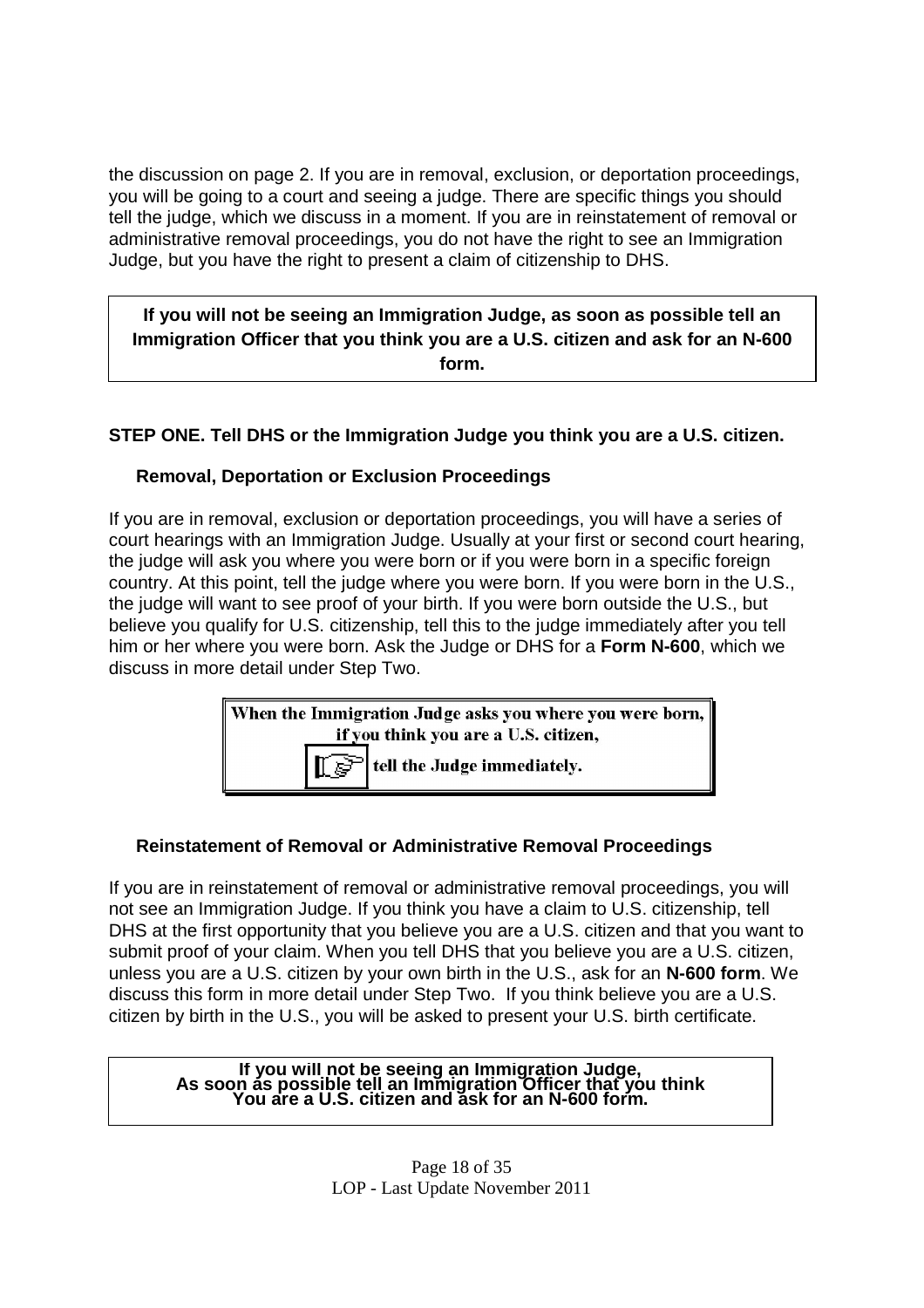### **STEP TWO. For Claims to Acquired or Derivative Citizenship, Apply for Certificate of Citizenship**

If you are claiming citizenship through your parent or parents, fill out and file an N-600 form. If you are claiming U.S. citizenship through your own birth in the U.S., then you do not need to file an N-600 form. Instead, present a copy of your U.S. birth certificate, or a copy of your U.S. passport.



The N-600 is an application for a Certificate of Citizenship. You also could apply for a U.S. passport instead of a Certificate of Citizenship as proof of citizenship. You must apply for a passport from the U.S. Department of State, We are not able to discuss that process in this booklet, but you can obtain information about applying for a U.S. passport through www.state.gov.

In the following pages, we explain how to apply for a Certificate of Citizenship by filling out an N-600 and submitting it to DHS.

### **Where do I get an N-600 form?**

If you are in removal, deportation or exclusion proceedings, ask the Immigration Judge or DHS for an N-600 form at the time you tell the judge that you think you are a U.S. citizen. If you are in reinstatement or administrative removal proceedings, ask DHS for the form at the time you tell them you think you are a U.S. citizen.

> If you are claiming U.S. citizenship through a parent or parents, ask an Immigration Officer or the Immigration Judge for an -600 form.

There may be times when an Immigration Judge does not think you need to file an N-600 form but just wants to see your proof of citizenship. In this case, skip to Step Three: Gathering proof of your claim to U.S. citizenship through a parent or parents.

### **How do I fill out an N-600 application form?**

When filling out the forms, use a typewriter or a pen. DHS is required to make pens or a typewriter available to you so that you can prepare documents for court. **Do not use pencil**. Also, write all of your answers in English. DHS will not accept any documents in any language except English.

> Page 19 of 35 LOP - Last Update November 2011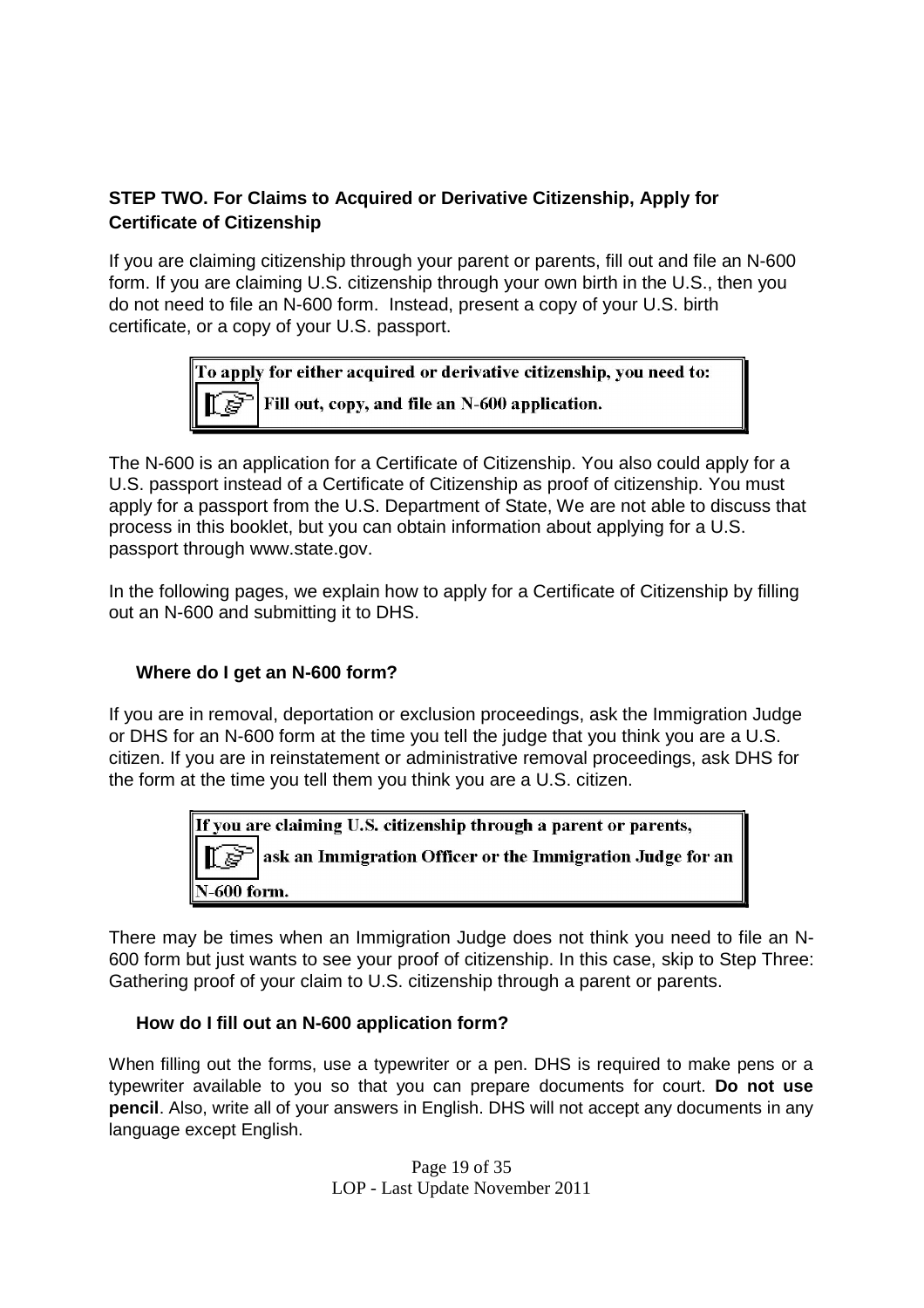If there is not enough room on the form for you to answer the questions completely, finish your answers on another piece of paper. At the top, put "Continuation of N-600." Make sure that your name, relevant question number, and immigration identification number (also called your "A number" because it starts with the letter "A") is on every paper you attach to the N-600 form. Also, make sure you sign and date every sheet of paper that is a continuation of the N-600. This rule does not apply to letters and other proof you may submit with your application.

When Preparing N-600 Form:

- $\Box$  Always use a pen or typewriter,
- $\Box$  Always answer the questions truthfully. If you don't know an answer, state that you are not sure.
- □ Only use English, and
- $\Box$  Sign and date any paper that is a continuation of the N-600 form.

### **Do I need to file anything else with the N-600?**

Along with the N-600, you must file proof or evidence of your claim to citizenship! Examples of such proof are outlined in the next section.

Just filling out the N-600 form alone will not get you a Certificate of Citizenship. You must file along with the N-600, proof or evidence of your claim to U.S. citizenship.

### **STEP THREE. Gather proof of your claim to U.S. citizenship through a parent or parents.**

The proof you will need to gather together depends on the type of claim to citizenship that you have. We discuss first claims to derivative U.S. citizenship then claims to acquired U.S. citizenship.

### **PROOF FOR DERIVATIVE CITIZENSHIP CLAIMS**

If you believe you have a claim to derivative citizenship because one or both of your parents became a naturalized U.S. citizen before you turned 18 you must submit the following evidence

- Naturalization Certificate Parent(s) naturalization certificate
- Birth Certificate Copy of your birth certificate
- Death Certificate, Divorce Decree or Legal Separation Decree: If you are claiming through one parent rather than two, get copies of divorce, legal

Page 20 of 35 LOP - Last Update November 2011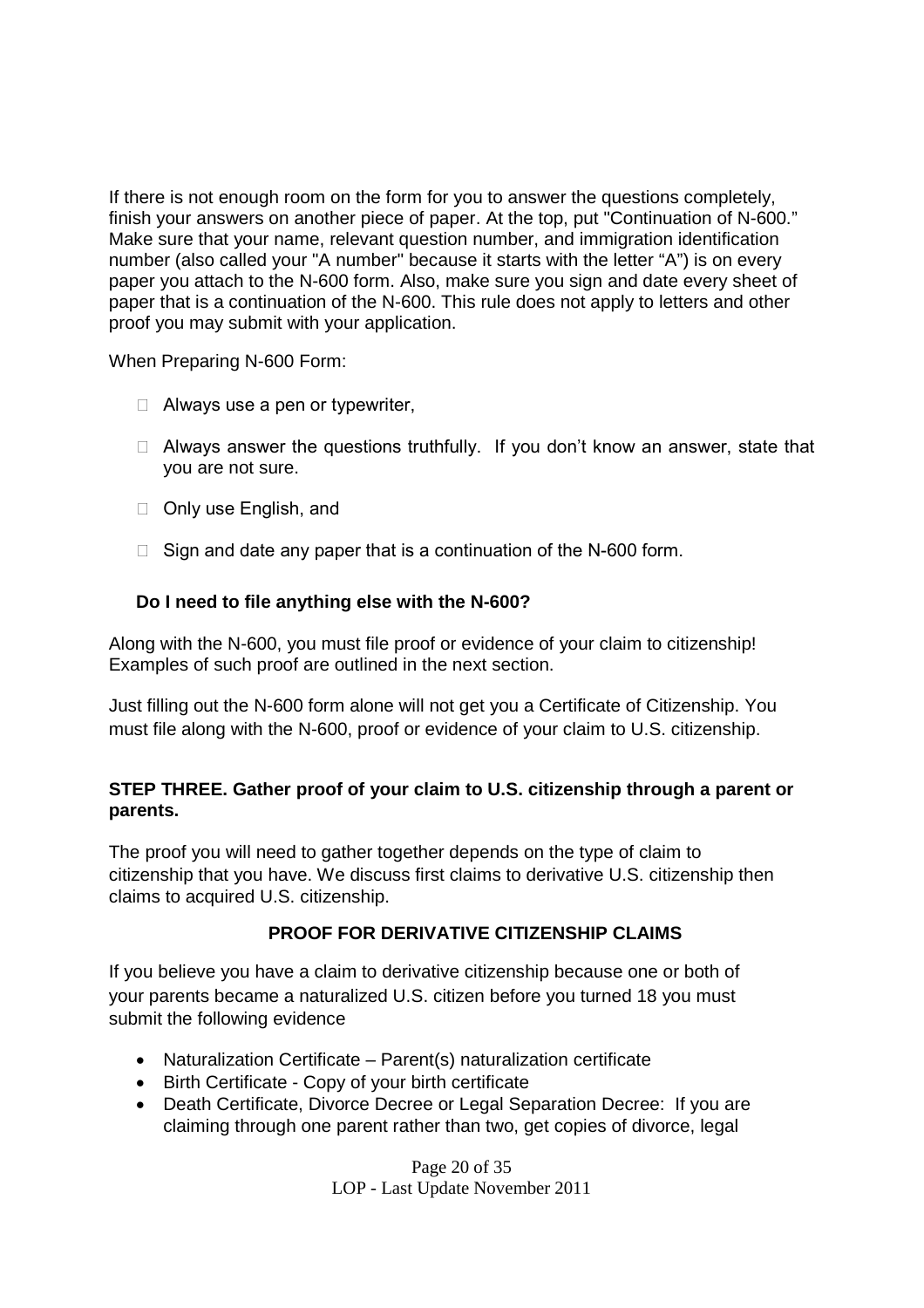separation and custody documents or the death certificate of your parent who passed away.

 Green Card - Proof of your lawful permanent residence in the U.S. prior to the age of 18.

Provide all the evidence to DHS along with the N-600 form. We discuss in more detail below how to file the N-600 form along with the proof to your citizenship claim.

# **PROOF FOR ACQUIRED CITIZENSHIP CLAIMS**

If you believe you have a claim to acquired citizenship because one or both of your parents was a U.S. citizen at the time of your birth, you will need proof of your parent's U.S. citizenship at the time of your birth.

Proof of your parent's citizenship could be:

- $\Box$  Birth Certificate--certificate of your parent's birth in the United States;
- $\Box$  Naturalization Certificate--certificate of your parent's naturalization as a U.S. citizen;
- $\Box$  Passport--your parent may have gotten a U.S. passport before you were born; OR
- $\Box$  Certificate of Citizenship--a certificate which your parent obtained by proving a claim to U.S. citizenship through his or her parents, perhaps similar to the claim you are making now.

You also may need proof that your parent resided in the U.S. for a certain period of time. Proof of your parent's physical presence or residency in the U.S. is difficult but not impossible to gather. The following are suggested types of proof. Gather as much proof as you can.

### **Proof of Parent's Physical Presence or Residency in the U.S. for Acquired Citizenship Claims**

### **FOIA Request**

It might be helpful to submit a Freedom of Information Act ("FOIA") Request on your U.S. citizen parent or parents. Ask an Immigration Officer for a FOIA request form and the address of where to send the request. You should write a cover letter and send it with the FOIA request. If you are in DHS custody, you should tell this to the FOIA officer in your cover letter and ask the FOIA office to respond quickly.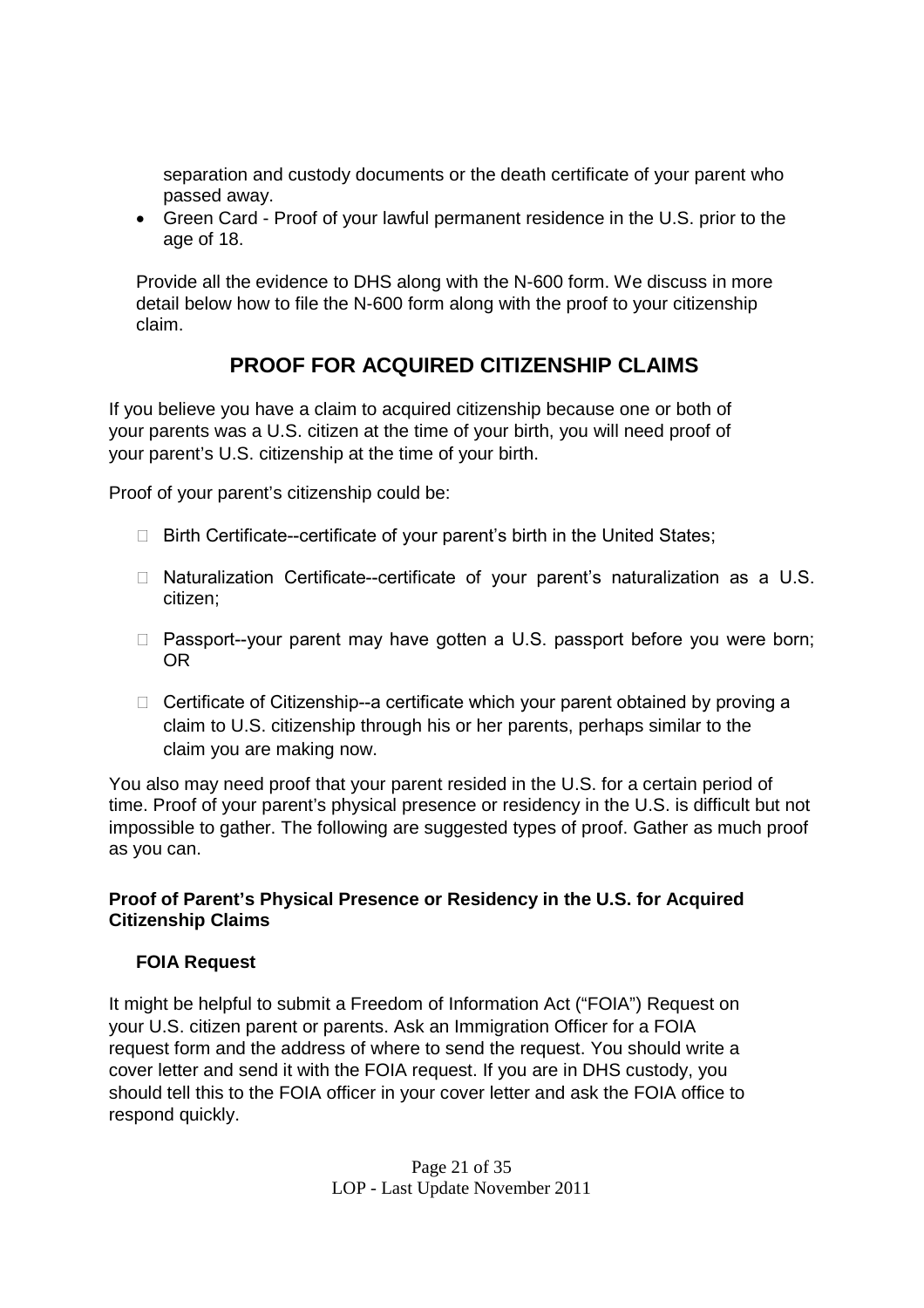### **U.S. Citizen Parent's school records**

Before you were born, your parent may have attended elementary, junior high, high school or college in the U.S. Ask your parent or members of your family where your parent went to school. If your parent is alive, have the parent write or call the schools to find out the process for requesting records. If your parent is not alive, you or your family members can request the records.

### **Parent's records from church or other religious institutions**

Before you were born, your parent may have attended a particular church, temple, synagogue, etc. Your parent may have been a member of a church or other religious institution. Your parent may have records of his or her baptism, communion or other church ceremonies that occurred in the U.S. Ask your parent for records of his or her religious involvement, or ask your parent to write for such records from the religious organization. Also, there may be someone at the church or institution that remembers your parent and can write a letter about the parent's attendance or membership at the church or institution. The person writing the letter should be as specific as possible about the dates your parent was involved in the church or institution and how the author of the letter knows this. Also, the letter should be notarized.

### **Parent's work records**

Your parent may have worked in the U.S. and have records of their employment, such as check receipts. Your parent can and should request a copy of their social security records. If your parent is no longer alive, an immediate family member such as yourself can request the social security records. If the parent is still alive, only he or she can request the records. To request social security records, write to the following address and request FORM SSA-7004-SM (Request for Social Security Statement).

Social Security Administration Wilkes-Barre Data Operations Center P.O. Box 7004 Wilkes-Barre, PA 18767-7004

We strongly recommend that you or your parent request these records. They can be very good proof of the years your parent was in the U.S.

### **Parent's tax returns**

If your parent worked in the U.S. during the years you need to prove that he or she was in the U.S., the parent may have filed income tax forms. Your parent or family may have copies of such forms.

If not, your parent can request a copy of the forms from the Internal Revenue Service.

Page 22 of 35 LOP - Last Update November 2011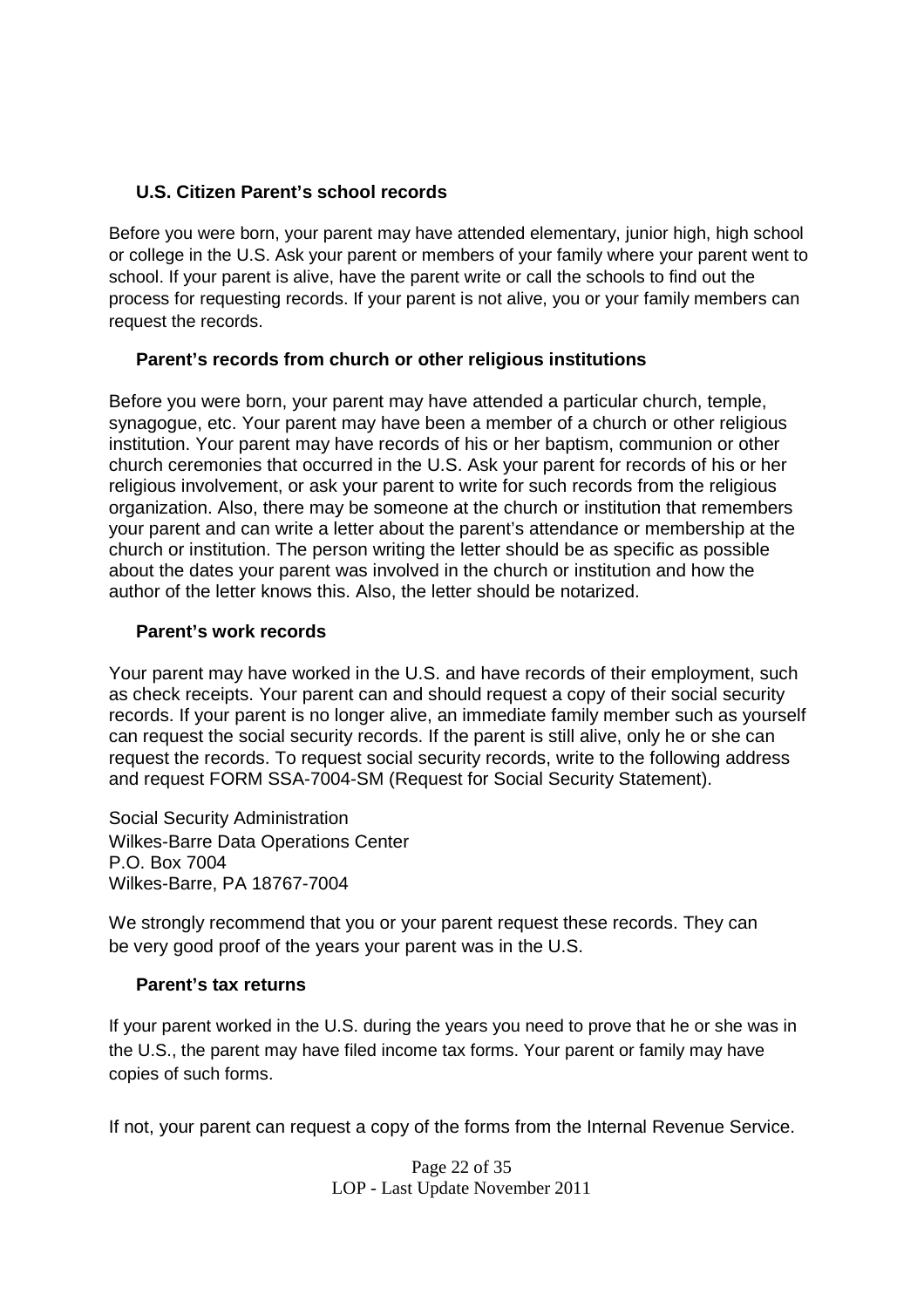If your parent is not alive, you or an immediate family member can request the forms. To make the request, fill out Form 4506 ("Request for Copy of Tax Return") and Form 4506-T ("Request for Transcript of Tax Return") and send them to the IRS. The address where you send the forms depends on where your parent lived when they filed their taxes. Look at the instructions for Form 4506 to find the correct address.

### **Census Records**

Your U.S. citizen parent may have been counted in a census survey in the U.S. at some point in their lives before your birth. A census survey is done by the U.S. Census Bureau every 10 years. A census survey is a way of counting the population in a country. If your U.S. citizen parent was ever counted in a survey, proof of the survey is some evidence that the parent was present in the U.S. in the year or years counted. As you will see census records can be very difficult to obtain and sometimes you will need to pay for copies of the records. For these reasons, you may want to concentrate on getting the other forms of proof.

If you want to prove your parent was in the U.S. before 1930, the census records are somewhat easier to obtain. The census records from the years 1790 to 1930 have been made public and are available through National and Regional Archives. If you are trying to prove your parent was in the U.S. prior to 1930, you should contact the archives office nearest you. You might need to actually send a family member to the regional office to search for and obtain the records. There may be a charge for copies of the records. In addition, you may obtain information about the existence of U.S. census records on www.ancestry.com.

If you want to prove your parent was in the U.S. after 1930, the census records are more difficult to obtain. The records are confidential and are not available to the public. But, your parent can request census records about him or herself. If your parent is deceased and if you are a legal heir of your parent, you can request the records yourself. The problem is that you have to pay for the records, and the cost could be \$40 or more just to request records for a particular year. Also, you have to say which year you want to know about. If you are not sure when your parent was in the U.S., you may be interested in several years. You will have to pay for each year that the Census Bureau searches its records. Finally, you must know your parent's address at the time your parent may have been counted in a census. If you decide to request census records for any years after 1920, you can obtain an application form from:

| <b>Personal Census Search Unit</b> |     | <b>History Staff</b>      |
|------------------------------------|-----|---------------------------|
| U.S. Census Bureau                 | OR. | <b>U.S. Census Bureau</b> |
|                                    |     | Washington, DC            |
| Box 1545                           |     | 20233                     |
| Jeffersonville, IN 47131           |     | $(301)$ 457-1167          |
| (812) 218-3046                     |     |                           |

Page 23 of 35 LOP - Last Update November 2011 While census records may be helpful, keep in mind it is not certain that your parent has ever been included in a census survey and it may take a lot of resources to make the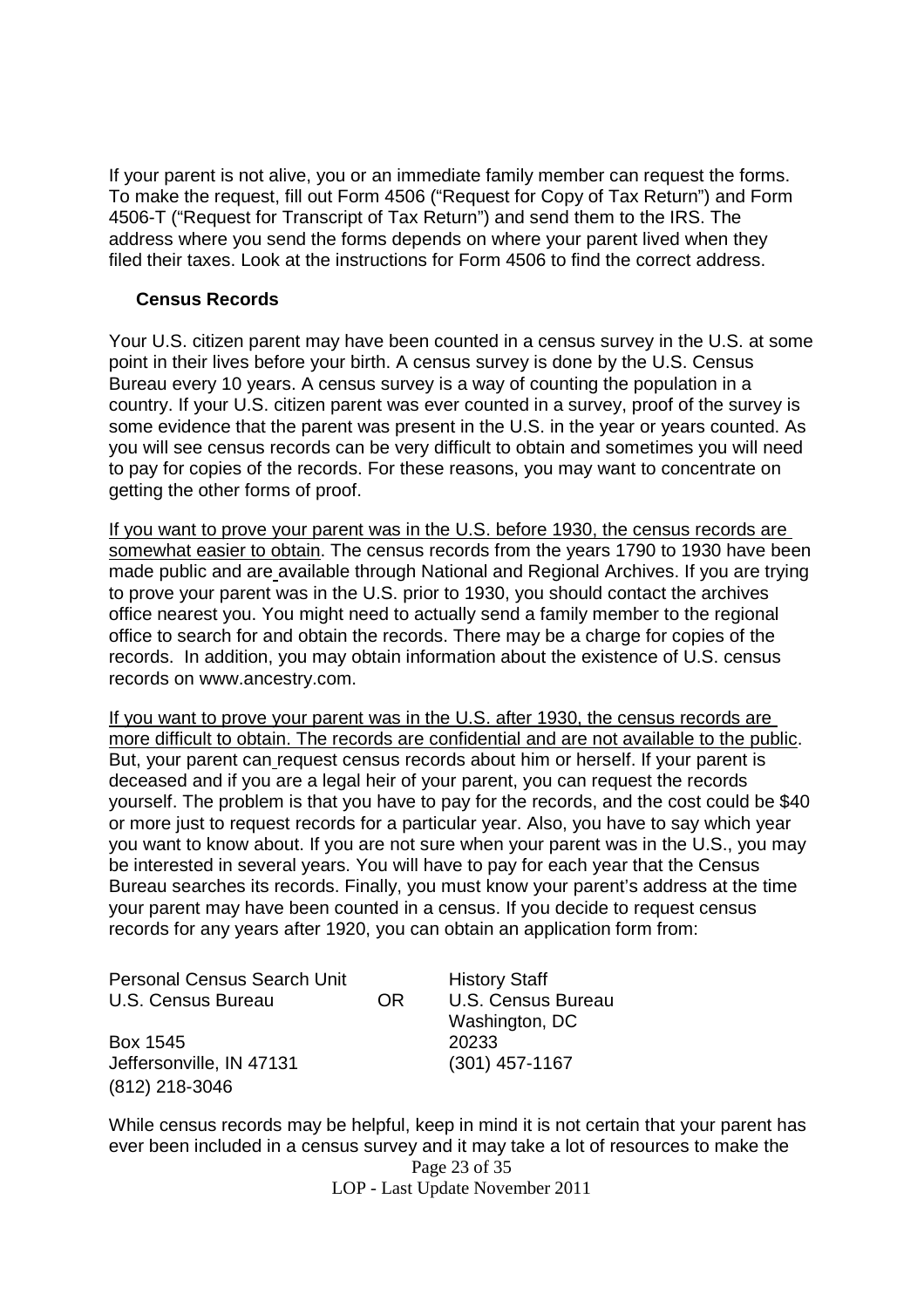request.

### **Rental Records or Home Ownership Records**

Your parent may have paid rent or owned a house during the years you are interested in proving that the parent was living in the U.S. The following are good proof of your parent's presence in the U.S.: copies of rental agreements, leases, rent receipts, house payments or home ownership documents. If your parent was a renter but has no records of this, perhaps the landlord is still alive and could write a letter stating that your parent rented from him or her and should state the exact years your parent paid rent. Again the letter should be signed and notarized.

### **Military or Draft Records**

Your parent may have served in the U.S. military during the years you want to prove he or she was in the U.S. If your parent is alive, the parent must be the one to request copies of his or her military records. If your parent is deceased, you or another immediate family member can request the records. To request military records use Form 180, Request Pertaining to Military Records. Follow the instructions on the form, which tell you where to send your request and the information to include in the request.

If you are trying to prove citizenship through your father, perhaps he registered for the Selective Service. All men who are U.S. citizens or lawful permanent residents and over 18 years of age are required to register to serve in the military in the case of war. Your father might have registered only once or he may have registered several times. Your father can request his records. If your father is no longer alive, you can request copies of his records. To see if your father registered, you or a family member can call 1-847- 688-6888. You must know your father's birth date and his social security number.

### **Affidavits from Witnesses**

Perhaps your parent has friends or was acquainted with community members in the U.S. during the years you want to prove your parent was in the U.S. You or your family could request that such witnesses write "affidavits" stating:

- $\Box$  The exact years they knew your parent;
- $\Box$  How they knew your parent;
- $\Box$  Where your parent was during those years (city, state, address if known); and
- $\Box$  Any other specific information they remember about your parent such as your parent's type and place of employment, school attendance, or church attendance.

The affidavit must be signed and notarized. It also must be written in English.

Page 24 of 35

LOP - Last Update November 2011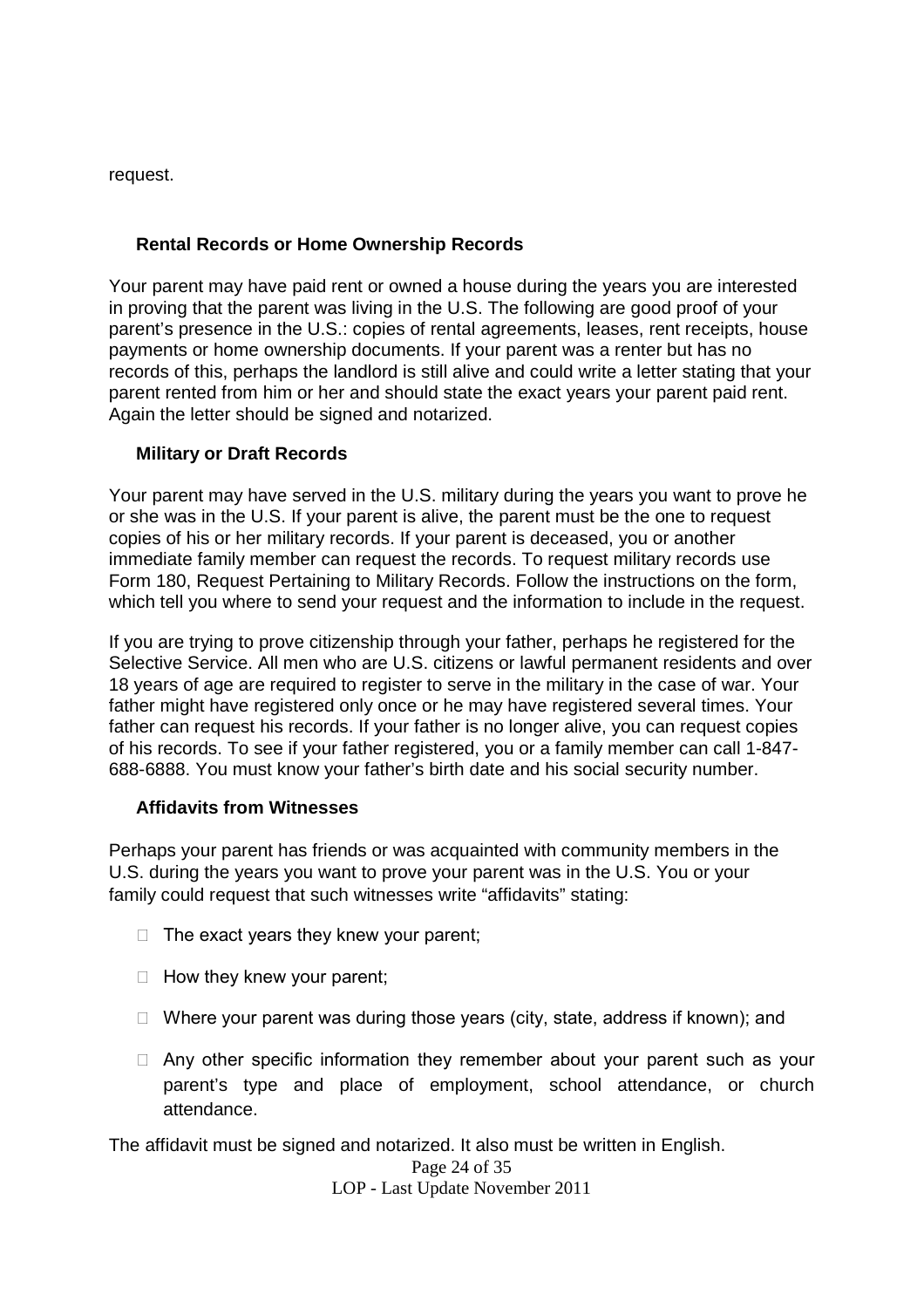### NOTE:

If a document or letter is not in English, **Attach an English translation!** 

**Remember, everything that you give to DHS or the Immigration Judge has to be in English or has to be translated into English.** If a letter or other document is not in English, you need to find someone to translate it. At the end of the translated document or letter, the person who translated it should put the following:

I, (name of translator), certify that I am competent to translate this document and that the translation is true and accurate to the best of my abilities.

(signature of translator) (date)

### **What is the best kind of proof?**

"Official" proof is the best kind of proof. Affidavits from friends, family members or acquaintances who knew your parent when he or she lived in the U.S. before your birth are not enough proof. You must have some "official" proof of the years your parent lived in the U.S. For example, the best kinds of proof are social security records, military records, work records and school records.

### **How much proof is enough?**

You can never have enough proof. Gather as much proof as you can. **The more proof you have, the more likely you are to win your case.**

Remember that you only need proof of the number of years of your parent's physical presence or residence in the U.S. that are required for your case. Your parent may have been in the U.S. for a very long time, longer than you need to prove.

**You need to show your U.S. citizen parent was here for a number of years before you were born. Proving the years your parent was here after you were born will not help you!!** Your parent's years after you were born are not important to your case.

Important Points Regarding Proof of Your Parent's Time in the U.S.:

- $\Box$  Gather as much proof as you can that your parent was physically present or resided in the U.S. during the required years.
- $\Box$  Remember, your parent's physical presence or residence in the U.S. after

Page 25 of 35 LOP - Last Update November 2011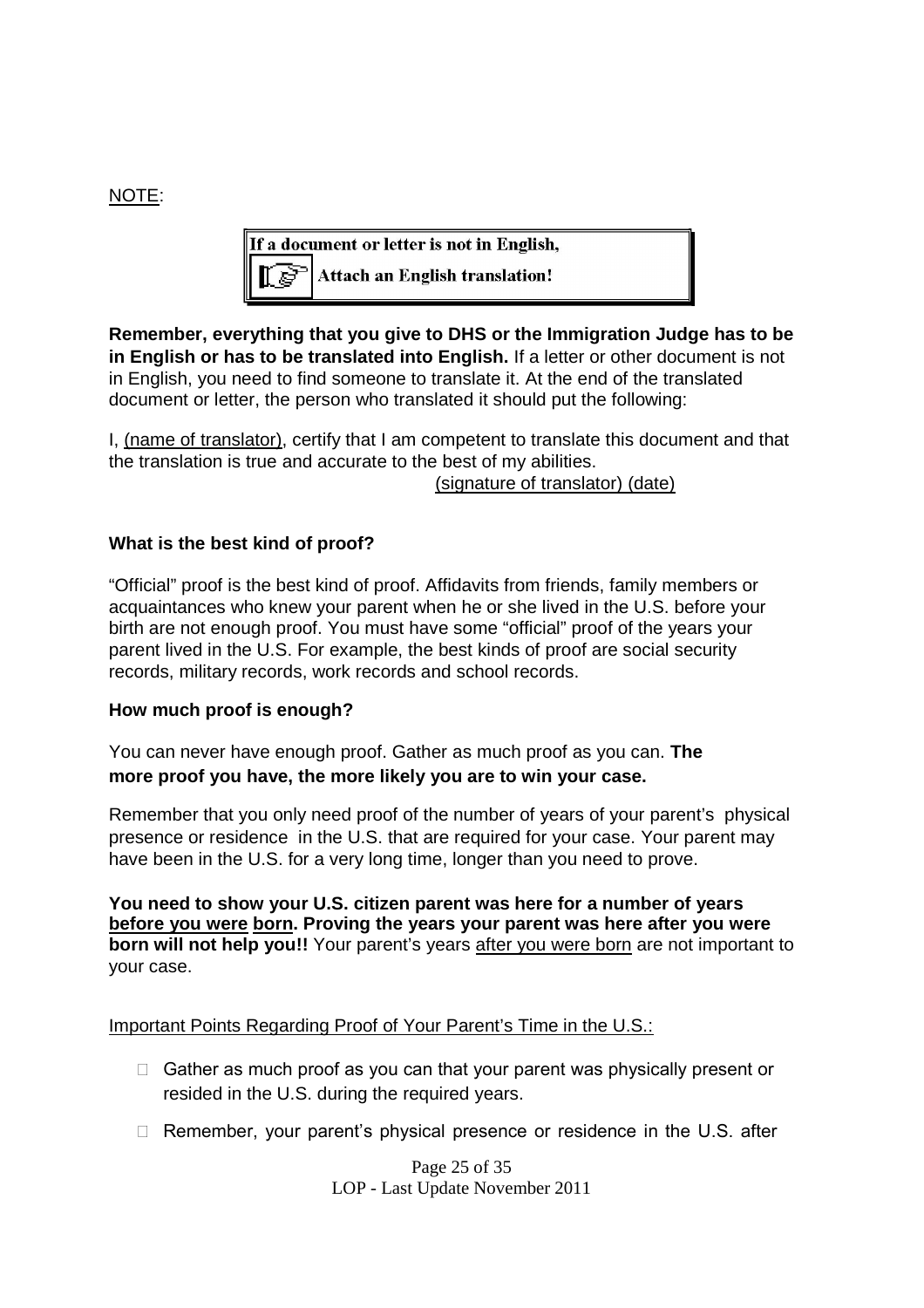you were born do not count, so do not waste your time gathering proof of those years.

 $\Box$  Remember, the physical presence or residence does not have to be all in a row.

# **HOW DO I FILE THE N-600 FORM AND PROOF OF MY CLAIM?**

Once you have filled out the N-600 form and gathered all of your proof, you must file everything with the "USCIS" division of DHS. This is true no matter which type of proceedings you are in. You cannot file an N-600 form with the Immigration Judge. The Judge does not have the power to issue you a Certificate of Citizenship. Only DHS has this power.

Ask your Deportation Officer or another Immigration Officer where to file the N-600 and to help you file it.

To file the N-600 form you must provide DHS with the following:

- $\Box$  The original N-600 form;
- $\Box$  Two identical, passport-style photographs of yourself;
- □ A fee of \$600; and
- $\Box$  Proof of your claim to citizenship (as discussed previously).

### **Photographs**

If you are detained at the time you file your N-600 application, you should ask an Immigration Officer if you can get the photographs taken at the detention center where you are being held. If you are not detained at the time you file the N-600, ask DHS for instructions. The photographs must be the exact size and type of photograph that DHS requests or DHS will reject your N-600 application.

### **N-600 Fee**

At the time of the update of this booklet (2011) the fee for filing an N-600 is \$600. To be certain about the amount of the fee, ask an Immigration Officer what the fee is. You will need a cashier's check or money order payable to the DHS in the exact amount of the required fee. Keep a copy of the check or money order, and ask the DHS Officer for a receipt that shows that the N-600 application was filed and that the fee was paid. Keep these for your records. You must pay the fee to file the N-600 form. As a general rule, there is no waiver if you cannot afford the fee. However, DHS currently has a fee waiver policy, which may be applicable in limited cases

> Page 26 of 35 LOP - Last Update November 2011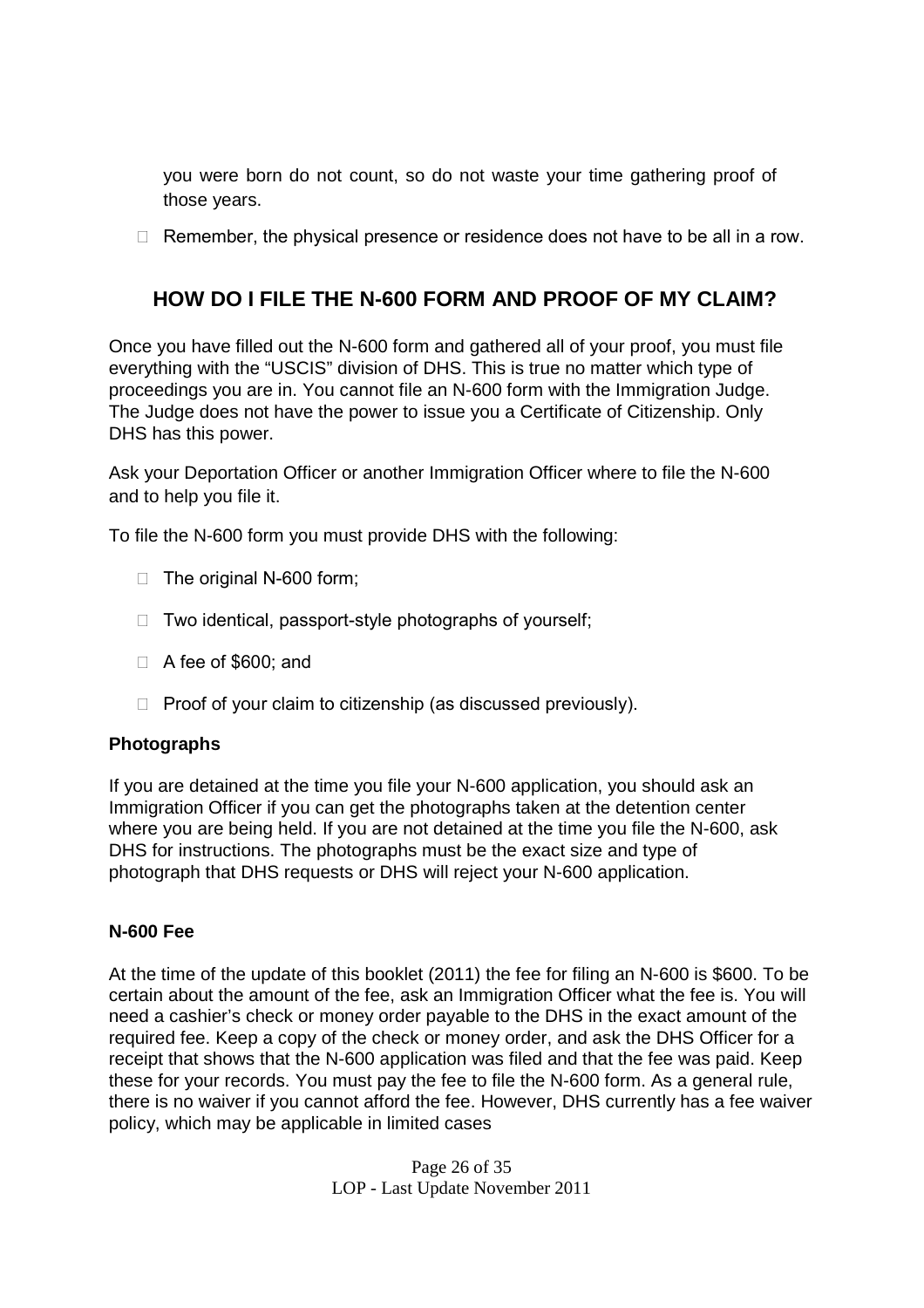### **Should I make copies of these forms after I fill them out?**

Yes. Ask the DHS Officer who helps you file the N-600 to provide you with at least one copy of the N-600 form and the proof you are filing with it. If you are in removal, deportation or exclusion proceedings, ask the DHS Officer for three copies. One copy is for you, one is for the Immigration Judge, and one is for the trial attorney for DHS.

# **WHAT HAPPENS AFTER I FILE THE N-600?**

What happens next depends on the type of proceeding you are in.

If you are in reinstatement or administrative removal proceedings, DHS should ask USCIS to consider your N-600 application and make a decision as fast as possible as to whether you are a U.S. citizen. USCIS may want to interview you or your family members before making its decision. If your family is located in another state, they might be able to have an interview with a different USCIS officer close to where they live. DHS should not remove you from the U.S. while your N-600 is being decided. If USCIS decides you have enough proof of citizenship, it will issue you a Certificate of Citizenship and DHS will terminate its proceedings against you. You will not be removed from the U.S. and will be released from detention.

If you are in removal, exclusion or deportation proceedings, USCIS is unlikely to decide your N-600 before you see the Immigration Judge. Give the judge a copy of everything that you filed with USCIS, including the N-600 form you filled out and all of the proof you gathered.

Even if USCIS has not decided your N-600 form, the Judge can consider your evidence and decide him or herself whether you have provided enough evidence to prove you are not an "alien" of the U.S. If the Judge decides you have enough proof, he or she should "terminate" the proceedings against you. This means that, unless DHS appeals the decision, DHS can no longer try to remove you from the U.S. unless USCIS decides your N-600 form and finds that you are not a U.S. citizen.

If you are in removal or deportation proceedings and the Judge "terminates" the proceedings against you, you should immediately ask the Judge for your release on your own recognizance from DHS custody. This means that you do not have to pay a bond to be released. If you were arrested at sea or at a border crossing station or in an airport or if you are in exclusion proceedings, you will have to ask DHS to release you from custody. To find out more about this process, read the booklet called "How to Ask for Release from Immigration Custody."

> If you are in removal or deportation proceedings and the Judge "terminates" the proceedings against vou. ask the Judge to release you from DHS custody

"on your own recognizance."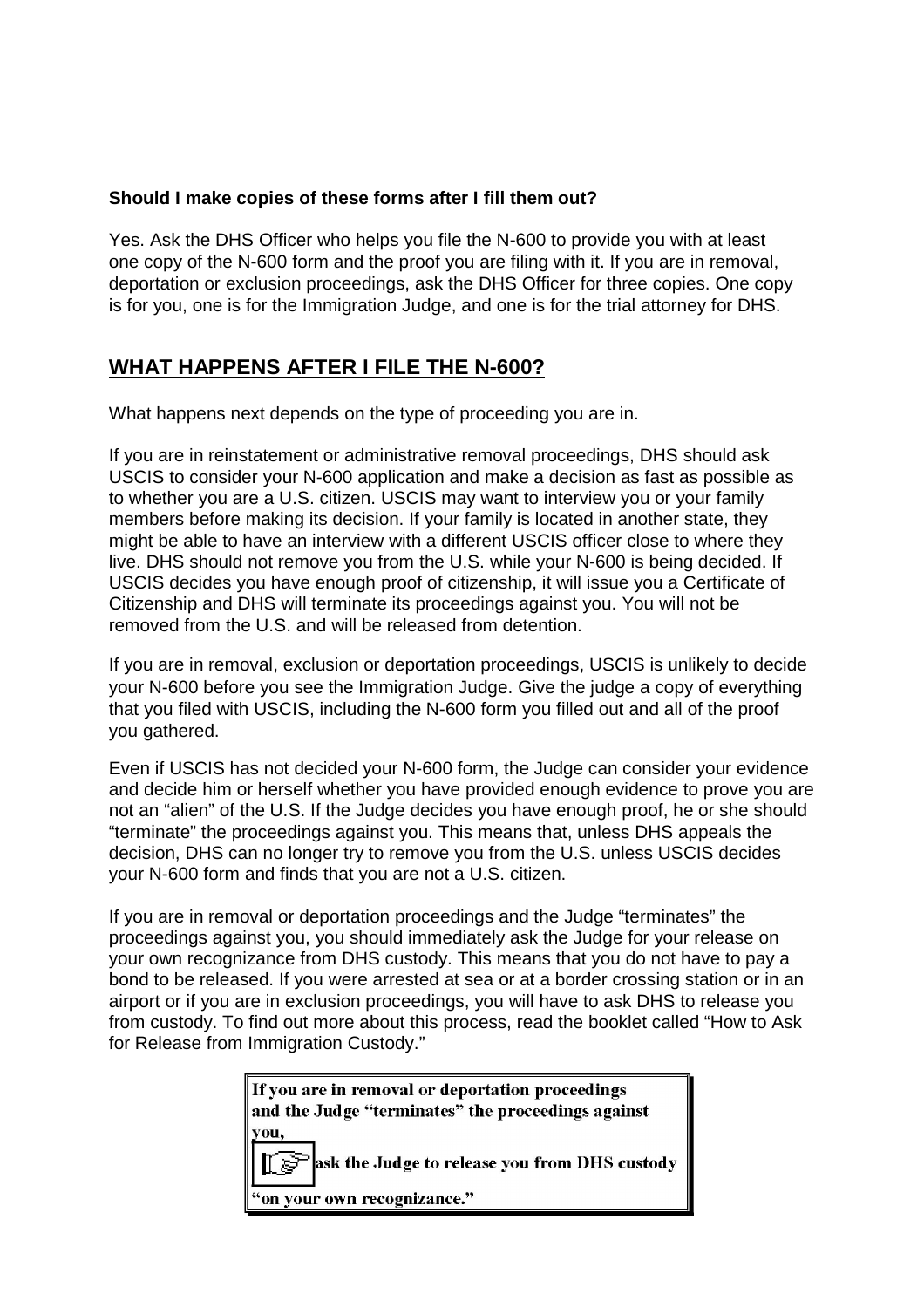**If the Judge terminates proceedings, what happens to my N-600 application?** If the Immigration Judge finds that you have enough proof that you are not an alien of the U.S. but the USCIS division of DHS has still not decided your N-600 application, you cannot be removed, but at the same time, you do not yet have proof of your U.S. citizenship. The judge cannot decide that you have U.S. citizenship status. To get proof of your U.S. citizenship, you will need to wait until USCIS decides your N-600 application. In some cases, the Immigration Judge might find that you have enough proof that you are not an alien of the U.S. even though you have not filed an N-600 application, and the Judge will terminate your proceedings. In this case, you also do not have proof of your citizenship, and you should file an N-600 application with USCIS or apply for a passport with the U.S. State Department.

If the Judge terminates the proceedings against you, the Judge should release you from DHS custody. If this happens and you have filed an N-600 application with USCIS, the application will probably be transferred to the USCIS division of DHS closest to where you live. **Be sure to tell DHS your correct address before you leave detention**, so that you will receive any notices to appear at USCIS for your interview. USCIS should continue to consider your N-600 application and eventually call you and perhaps your family for an interview. You should try to find an attorney to help you with this process.

If you are released from detention while your N-600 application is still being considered, it is unclear what your legal status is. If you had lawful permanent residency before you were put in immigration proceedings, it is not clear whether you can work with your lawful permanent residency card. The best thing is to hope that your N-600 is decided quickly.

# **IF THE JUDGE RULES AGAINST ME, WHAT SHOULD I DO?**

If the judge rules against you, you have three possible options:

- $\Box$  You can accept the judge's decision and accept an order of removal;
- $\Box$  You can accept the judge's decision but ask for voluntary departure; or
- $\Box$  You can decide not to accept the judge's decision and "reserve" your right to file an appeal.

**What is the difference between getting voluntary departure and getting ordered removed?**

> Page 28 of 35 LOP - Last Update November 2011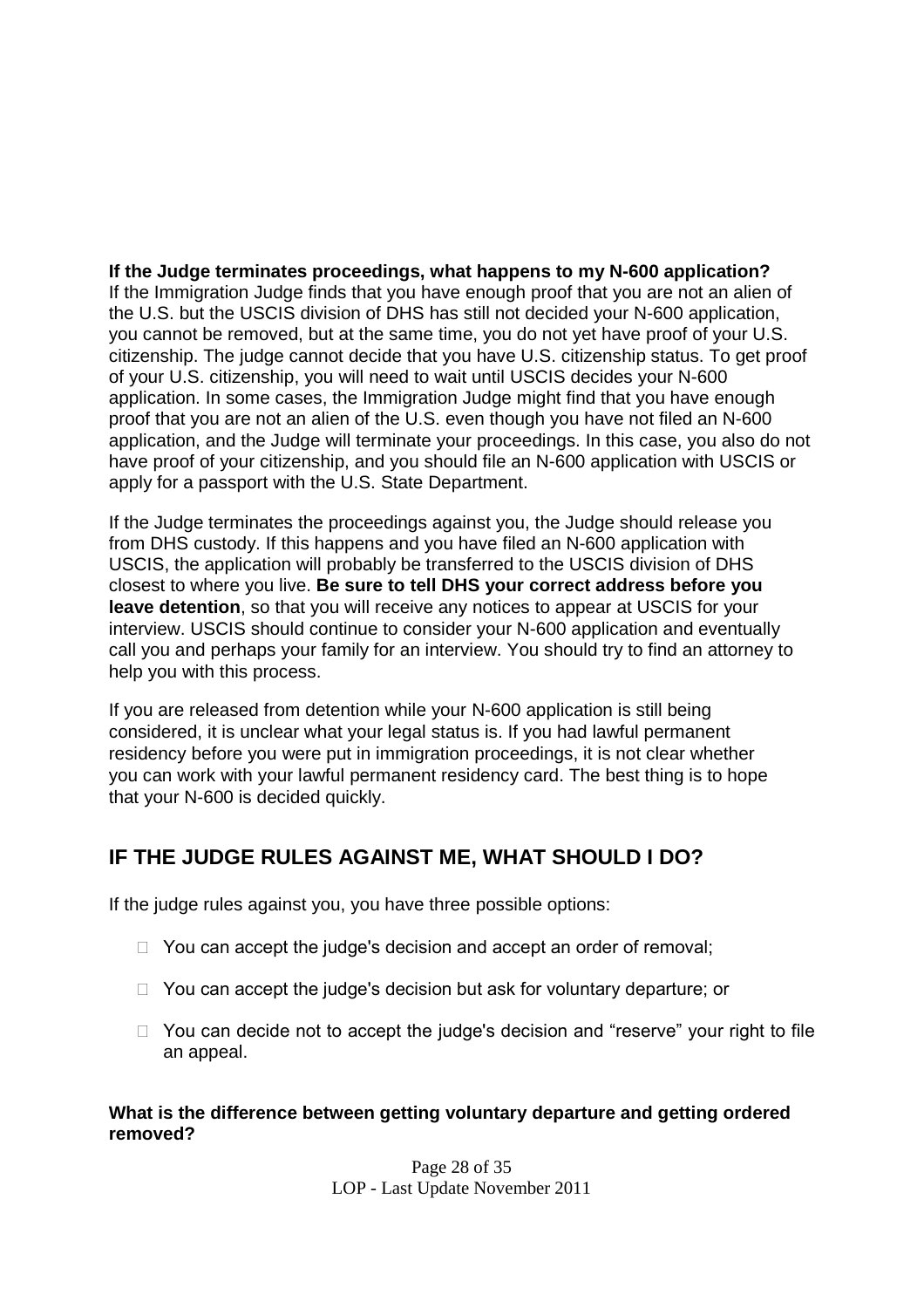Generally, if you qualify, getting voluntary departure is better than getting ordered removed. But, there are consequences regarding your ability to return to the U.S. in the future whether you leave through voluntary departure or removal. It is important that you understand all of the possible consequences, which differ depending on your criminal history and length of time in the U.S.

If you have a criminal history, you may not qualify for voluntary departure.

If you think you will ask for voluntary departure if you do not win your case, please read our booklet called "How to Apply for Voluntary Departure." The booklet explains who qualifies for voluntary departure, what conditions you must satisfy in order to be granted voluntary departure, and the consequences of leaving the country under an order of voluntary departure instead of an order of removal.

# **WHAT DOES IT MEAN TO APPEAL THE JUDGE'S DECISION?**

If you or DHS disagree with the judge's decision, you both have the right to keep fighting the case by appealing the decision to a higher court called the Board of Immigration Appeals (or sometimes called simply "the Board" or the "BIA"). This court is a group of judges in Virginia who look at all the papers filed in the case and everything that was said in court, and decide if the judge was right.

It is usually hard to succeed in an appeal, but if you believe that you have enough evidence of your claim to U.S. citizenship and you did not convince the judge in court, you should appeal. If you want to appeal, you should consult with an attorney.

When the judge tells you his or her decision on your case, he or she will ask both you and the trial attorney whether you want to "reserve appeal" or "waive appeal." "Reserving appeal" means you want to hold on to your right to appeal. To "waive appeal" means to give up your right to appeal. If both sides "waive appeal," that is the end of the case.

If the judge decides to give you his or her decision in writing, your right to appeal should be automatically reserved for you. You have 30 days from the date of the judge's written decision to appeal if you do not win.

If you or DHS "reserve appeal," the person reserving appeal has 30 days to file a paper called a "Notice of Appeal" with the Board in Virginia. If DHS appeals, it has to send you a copy of this Notice. If you appeal, you have to send DHS a copy of your Notice.

### **What if DHS appeals my case?**

Page 29 of 35 The trial attorney may say he or she wants to "reserve appeal," but that does not mean DHS will actually appeal. You may not know for sure until 30 days from the judge's

LOP - Last Update November 2011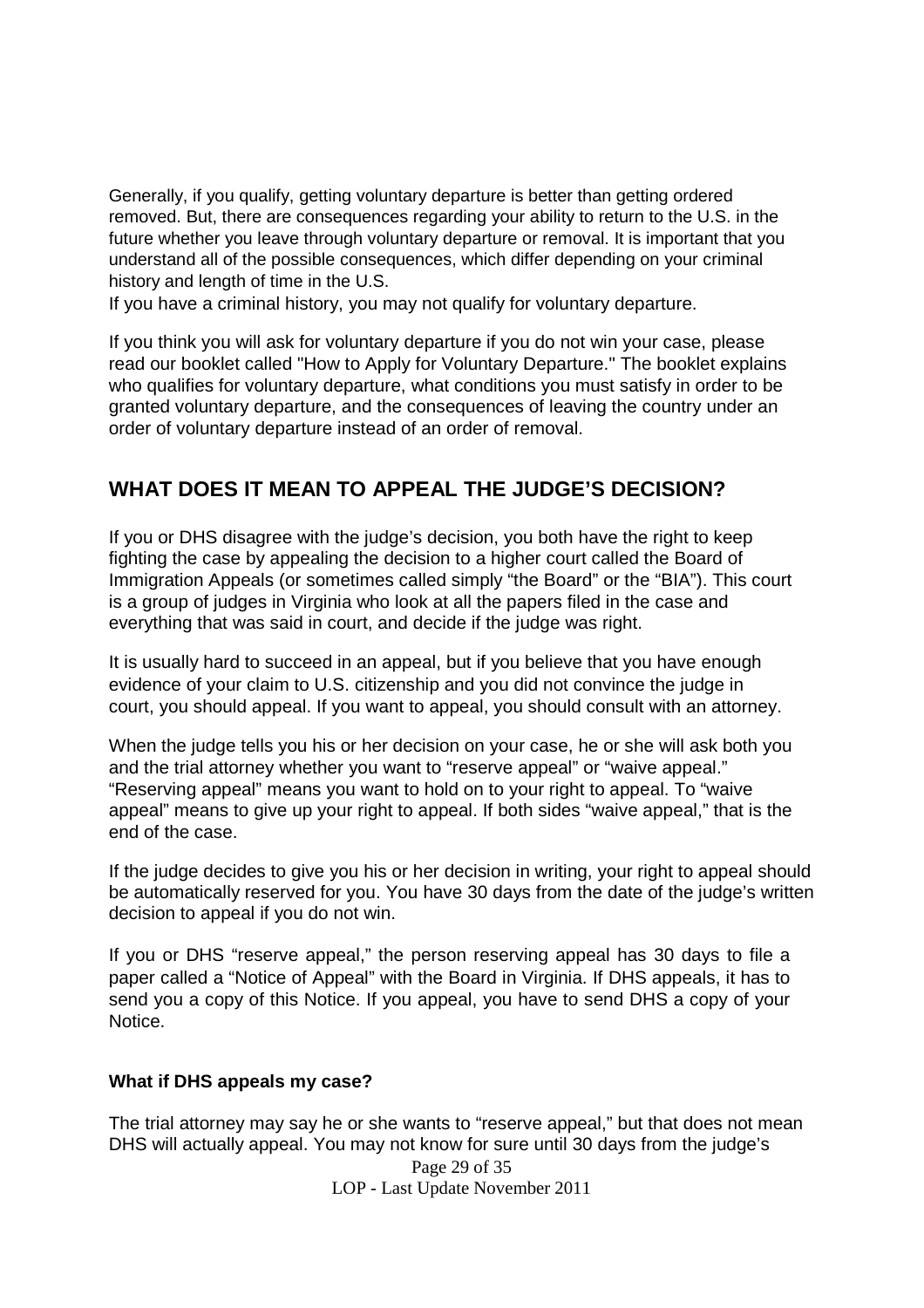decision. If DHS has not filed a Notice of Appeal by then, it cannot appeal. You should know if DHS has filed a Notice of Appeal or not because you should get a copy of the Notice if it is filed. If DHS does file a Notice of Appeal and, on the form, says that it will file a "brief" or written statement later, the Board of Immigration Appeals will send you and DHS a paper saying when DHS must file its brief or statement. This paper will also say when you should mail to the Board any response you want to write to DHS's arguments. Try to get a lawyer to help you with this if you can.

In addition, if you are successful before the judge and DHS reserves its right to appeal,

### **Ask the judge or DHS to order you released on your own recognizance (without having to pay bond)!**

 $\Box$  As we mentioned previously, if you qualify to ask the judge for a bond and you the judge decides your case in your favor, ask the judge to release you right then and there! If you do not get the chance, write the judge a letter asking for a bond hearing (even if you had one before). If you do not qualify for a bond from the judge, ask DHS to release you from DHS detention.

### **If the judge rules against me, how do I appeal?**

If you do not agree with the judge's decision and you "reserve appeal," the Board of Immigration Appeals must **receive** the form stating that you are appealing the decision (Notice of Appeal – see below) by the 30th day after the judge's decision or the appeals board will not read them. The forms you must fill out in order to appeal the judge's decision are:

- □ A "Notice of Appeal" form (EOIR-26), and
- □ A "Appeal Fee Waiver Request" form (EOIR-26A) (unless you can pay a \$110 fee, in which case, follow the instructions on the "Notice of Appeal" form and pay the fee)

The forms explain how to fill out your appeal and where to send it.

If, after 30 days, the appeal papers have not been **received** in Virginia, you will not be allowed to appeal, and the judge's decision will become final. For this reason, we recommend mailing the papers as soon as possible and mailing them by express mail or "certified mail" (with proof of receipt).

If the Board has received your forms, it will give DHS a chance to file some papers also. DHS will give you a copy of whatever papers it files.

If you are detained during the appeal process, it usually takes from four to six

Page 30 of 35 LOP - Last Update November 2011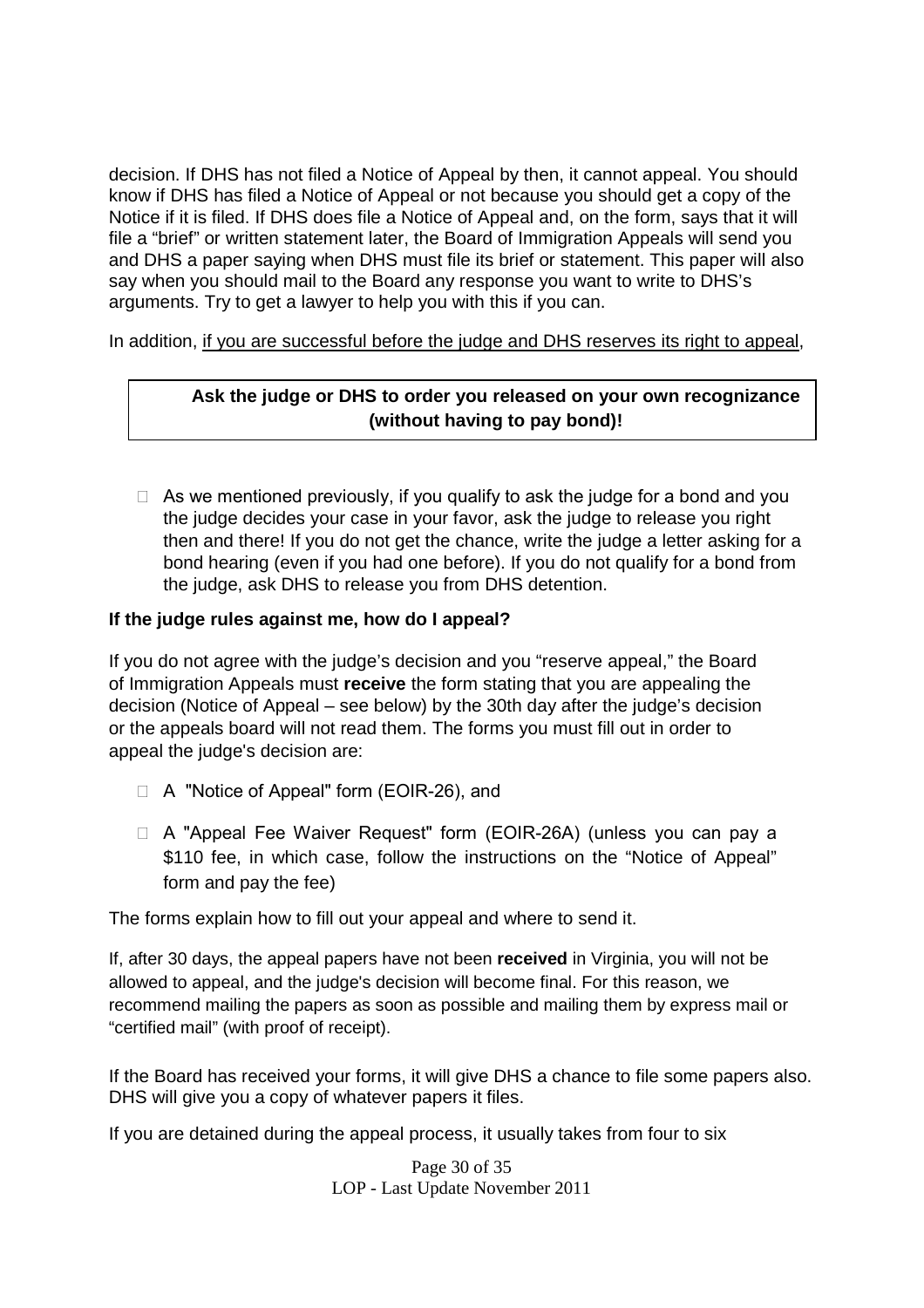months or more for the Board to decide the appeal. If you are out of custody during the appeal process, it may take much longer. There is no set time frame, and it is impossible to determine how long the appeal will take.

#### **What if the Board of Immigration Appeals decides against me?**

You may be able to appeal the Board's decision to a federal court. If you have certain types of criminal convictions, it can be more difficult to appeal to a federal court. Also, unless you get a special order known as a "stay of removal" from a federal court as soon as the Board of Immigration Appeals decides your case, DHS may remove you from the country before you have the chance to get into federal court! This can happen very fast, so if you or DHS appeals your case to the Board, you should try to get a lawyer's help before the Board makes its decision. Appealing a case to federal court is very complicated, so this booklet does not explain how to do that.

### **WHAT HAPPENS IF I GET OUT OF DETENTION BEFORE MY CASE IS DECIDED?**

If you are allowed to leave the detention center before your case is over, your case continues. If you are in removal, deportation or exclusion proceedings, you will have future court dates. You are required to file a change of address form EOIR-33/IC to notify the court of your address within 5 days of moving. The court will send you a letter at the address they have on record for you telling you the date, time, and place of your next hearing.

For this reason, it is extremely important that you try to find legal help as soon as possible. Don't delay.

### **When you leave the detention center, look for legal help for your case!**

It is also very important that you or your lawyer ask the court to transfer your case to a different court, unless you want to go to court where your case is now. You do this by filling out a form called a "Motion for Change of Venue" on which you write the address where you plan to live when you leave the detention center.

NOTE: Your address must be a street address, not a post office box!

At the back of this booklet is a sample form that you may use to change the location of your future court hearings, but some courts may want you to use a different form, so find out. At some detention centers, a DHS officer will give you the form and will give it to the court after you complete it. Find out how things are done at your detention center

> Page 31 of 35 LOP - Last Update November 2011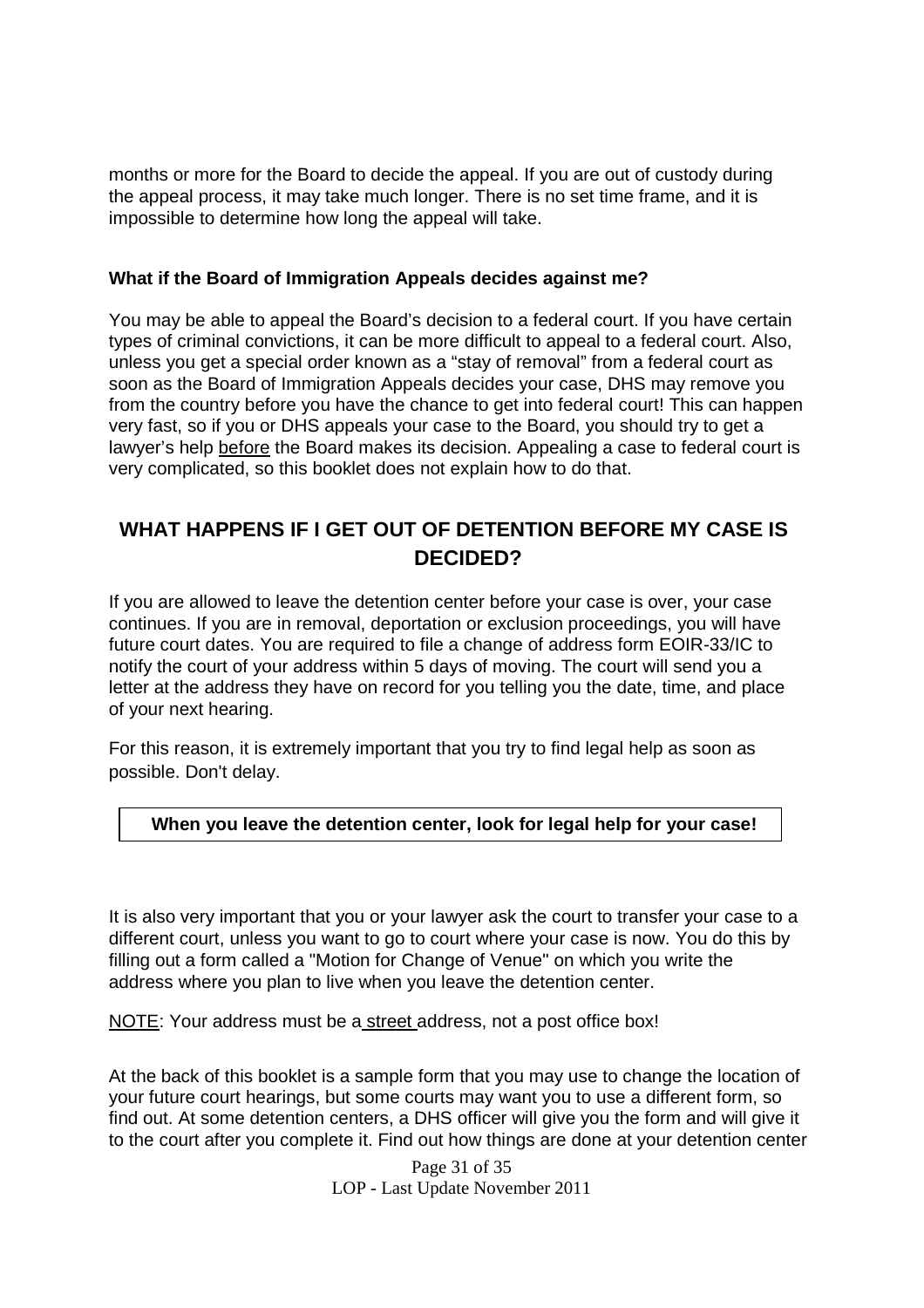and make sure to file the right form with the court. You must send a copy to DHS's attorney of any papers you file with the court. If the court grants your request to change court locations, it will send your file to the Immigration Court closest to the address you wrote down. That court will then send you a letter telling you where and when to go for your next hearing. After receiving this letter, you should then only send things to the Court and DHS in your new location.

When you leave the detention center, if you do not want your next court hearing to be where you are now,

file a "Motion for Change of Venue!"

Some courts require a more complete explanation of why you want to change court locations. At the time of your bond hearing, ask the judge if you will need to do that.

Remember, if you miss a hearing, the judge will order you removed from the U.S.!

### **What should I do if I move?**

Every time you move, it is your responsibility to tell both the Immigration Court and DHS what your new address is within five days of moving! There are special forms to do this. You should send the blue change of address form (Form EOIR-33/IC) to the Immigration Court. DHS might want you to send it a different change of address form. You should ask an Immigration Officer for the forms when you leave the detention center. Letting the Court and DHS know your new address will not change where you will have your hearing. Instead, the special forms used for changes of address let the Court and DHS know where to send you papers about your case.

When the Immigration Court and DHS send you papers, they will send them to the address you gave them. If the Court only has an old address for you, it will send the paper telling you when your next hearing is to the old address, and when you do not show up to court on that date, you can receive an order of removal. This means that the next time DHS arrests you, you can be sent back to your country without a hearing.

### **If you move, send the Immigration Court your new address using the EOIR 33/IC form within 5 days of your move! Also you must send the DHS your new address using the AR-11 form within 10 days of your move!**

It is important to remember that the Court and DHS are two different offices. If you let DHS know your new address but you do not send the right form to the Immigration Court, the Court will keep sending papers to you at your old address, and you can miss your court date. If that happens, you will get a removal order without seeing a judge.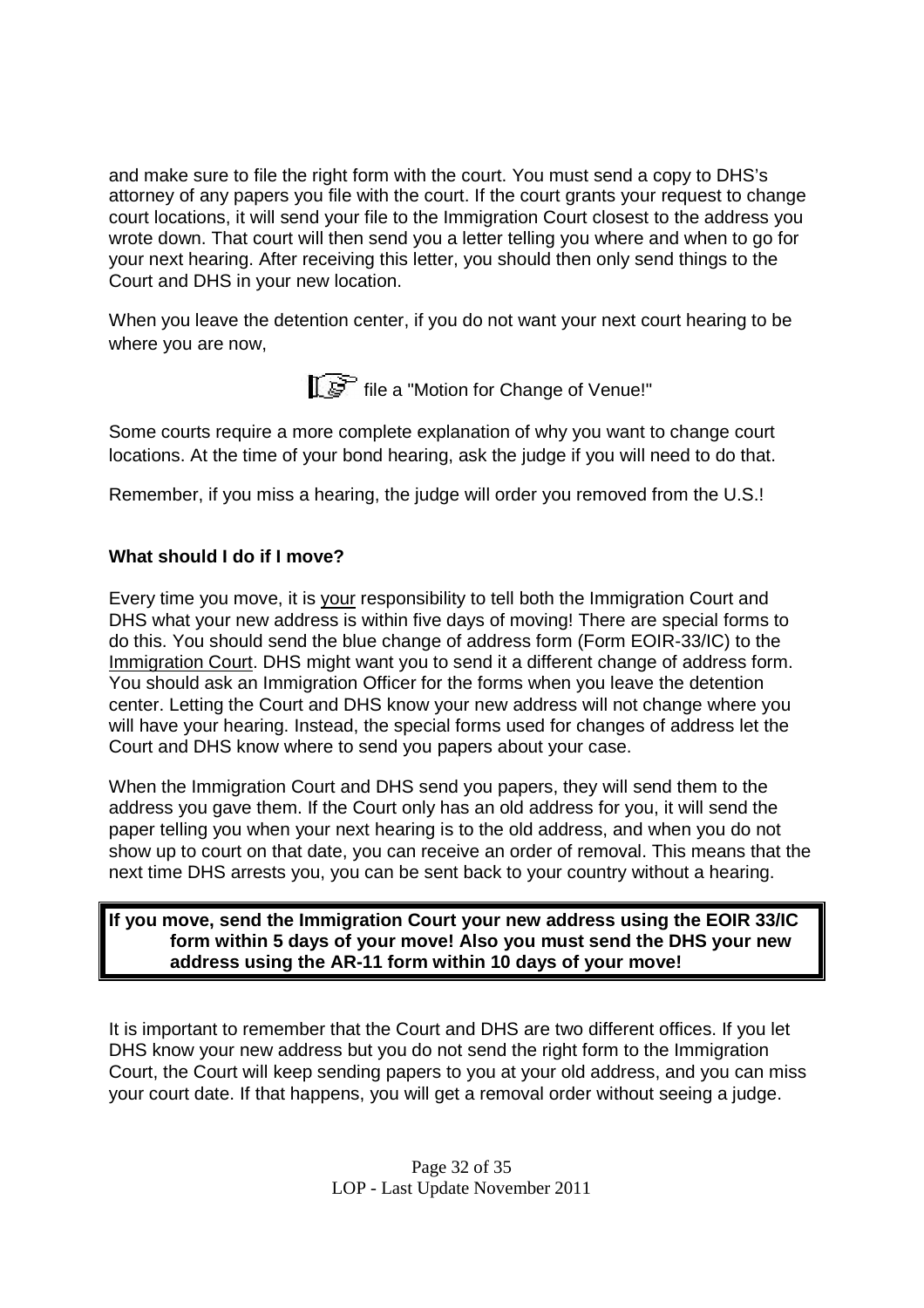# **DON'T BE AFRAID**

People who are in immigration proceedings do get issued Certificates of Citizenship and/or have the removal proceedings against them terminated. Preparing your case is a lot of work, but the more you prepare, the better chance you have of winning your case.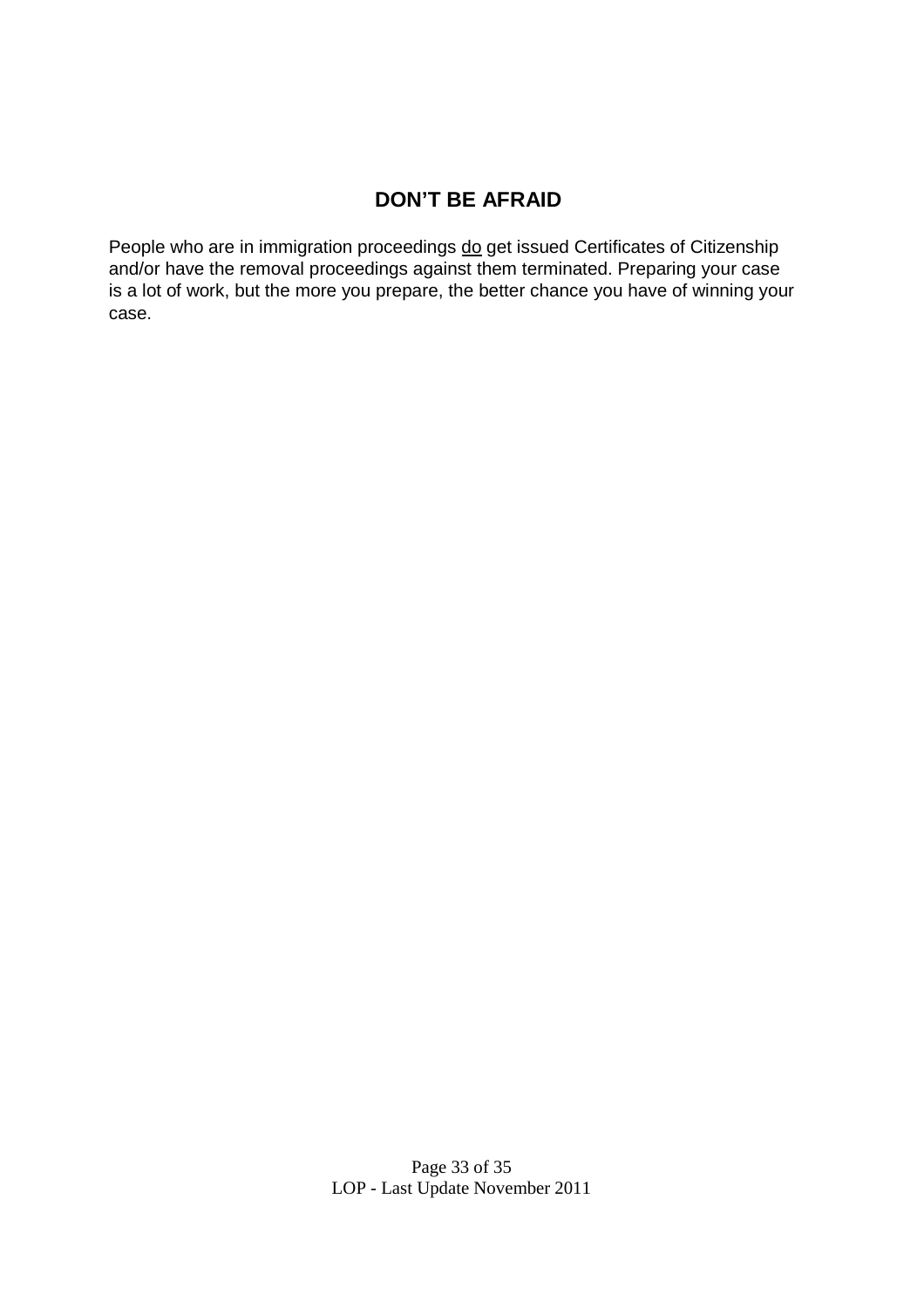Certificate of Service

Name: \_\_\_\_\_\_\_\_\_\_\_\_\_\_\_\_\_\_\_\_\_\_ A#: \_\_\_\_\_\_ -- \_\_\_\_\_ -- \_\_\_\_\_ I certify that on \_\_\_\_\_\_\_\_\_\_\_\_\_\_\_\_\_\_\_\_\_, \_\_\_\_\_, I served (date) (year) Assistant Chief Counsel of the Department of Homeland Security -U.S.

Immigration & Customs Enforcement (ICE) with a copy of:

(description of documents being served)

\_\_\_\_\_\_\_\_\_\_\_\_\_\_\_\_\_\_\_\_\_\_\_\_\_\_\_\_\_\_\_\_\_

by placing a true and complete copy in an envelope, postage prepaid, and mailing it, addressed as follows:

Assistant Chief Counsel Department of Homeland **Security** U.S. Immigration & Customs Enforcement (ICE) (address of DHS office that handled your case when you were in DHS custody)

(Sign your name here)